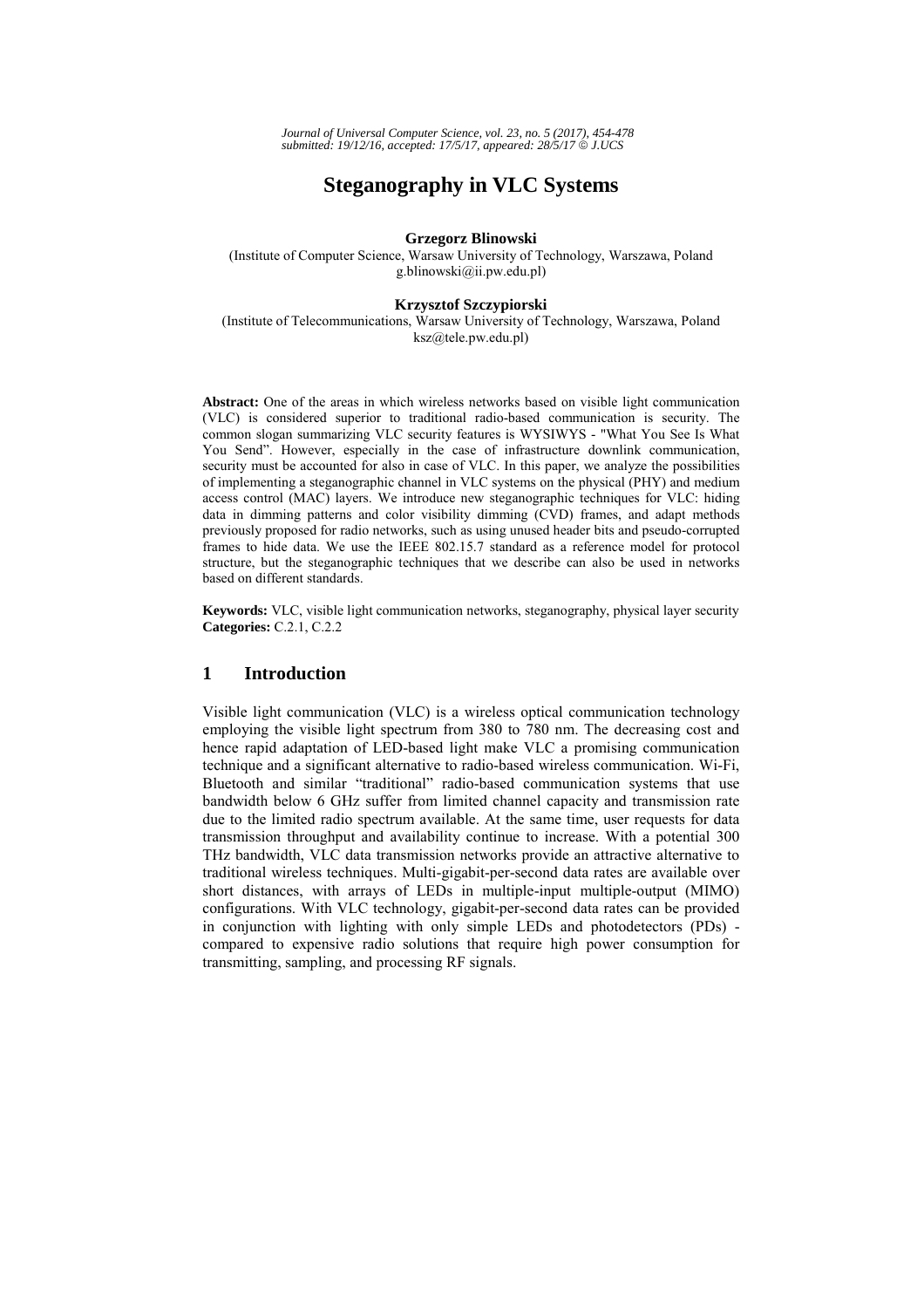VLC has been proposed both for indoor and outdoor applications (see [Hranilovic, 13] and [Tsiatmas, 14]). Indoor VLC applications include office communication [Rahaim, 11], multimedia conferencing [Chen, 14], peer-to-peer data exchange, multimedia broadcasting (home-audio and video streams) [Langer, 08; O'Brien, 08; O'Brien, 09], and positioning [Yoshino, 08; Ren, 14]. The majority of commercial VLC systems currently available provide data broadcasting services and include solutions for museums, shopping centers, exhibition centers, airports and train stations as well as accessibility for disabled persons. General two-way communication solutions based on VLC are currently the subject of intensive study, especially as a component of hybrid communication systems [Ayyash, 16]. VLC systems provide a safe alternative to electromagnetic interference from radio frequency communications in hazardous environments such as mines and petrochemical plants, and in applications where traditional WLAN communication may interfere with specialized equipment, for example in hospitals and in in-flight entertainment systems in aircraft passenger cabins (where an additional benefit is the reduced weight of cabling and the potential for integration with passengers' own mobile devices) – see [Ghimire, 12].

One of the features in which VLC techniques are considered superior to traditional radio-based communication is security. The directivity and high obstacle impermeability of optical signals are considered to guarantee a secure way of transmitting data within an indoor environment, making the data difficult to intercept from outside. The common slogan summarizing VLC security features is "What You See Is What You Send" (WYSIWYS) [Conti, 08]. However, as recent history has taught us, a common mistake in the development of novel communication techniques is to neglect or downplay security issues. Such was the case with the internet protocol suite (both on the network and application layer), fiber-optic based networks, and more recently radio-based wireless networks. Currently the VLC industry seems to be on the same path again: the indubitable "pro-security" physical characteristics of VLC have steered the developers' focus away from security issues. Yet the shared nature of the medium allows wireless VLC networks to be easily monitored and broadcast on. Attackers can not only gain access to the communication, but also launch various attacks (e.g. jamming or denial of service). Ensuring the security of VLC up to now has been mainly tackled with respect to the physical layer from the information theory point of view [Classen, 16]. To our best knowledge there has been very little work on other aspects of VLC security - in [Classen, 15] transmission "snooping" was addressed, while in [Blinowski, 16a] the risk of various forms of attacks on VLC networks was classified.

In this paper we address a specific security issue of  $V<sub>LC</sub>$  – the transmission of hidden data, i.e. the issue of steganography on the physical (PHY) and media access control (MAC) layers of VLC. As far as VLC standards are concerned, we will refer to the IEEE 802.15.7 standard [IEEE, 11]; however, our discussion should also be relevant to other proposed VLC techniques not covered by the current IEEE norm.

According to [Zielinska, 14] "steganography […], is the art of embedding secret messages (steganograms) in a certain carrier, possibly to communicate them in a covert manner." Network steganography is the family of methods that uses telecommunication protocols as a carrier for hidden data. These methods [Mazurczyk, 16] utilize modifications of packets to perform covert communication by modifying the structure of the packet (e.g the payload or protocol-specific fields) or modifying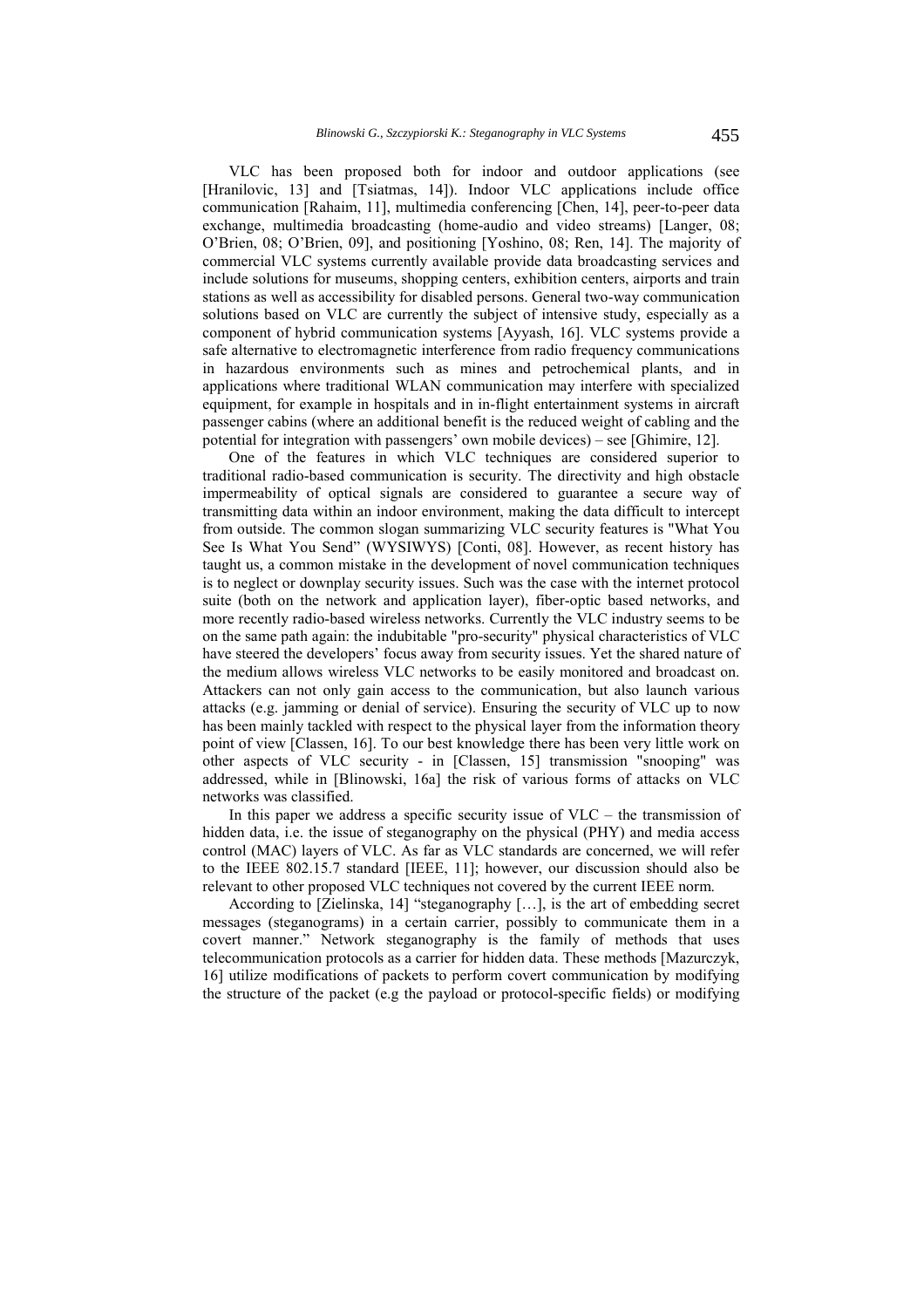time relations among packets (like changing the sequence of the packets or interpacket delays). Wireless technologies are an excellent environment for applying network steganography as they have a relatively huge bandwidth that is ready to use, especially at the PHY layer.

The purpose of this paper is to propose the widest possible spectrum of steganographic methods that can be used for VLC communication – ranging from the modulation to the MAC level. For each introduced method, we will discuss the potential for bandwidth and undetectability. We do not address the issue of practical implementation in this paper as our focus is on covering different steganographic methods: some adapted from wireless radio-based communication, and some introduced by us originally for VLC. However, we would like to note that we have developed a steganographic system based on VLC which will be presented in a separate paper (see section 3.3 for more details).

The structure of this paper is as follows: in section 2 we describe the basics of the PHY layer of VLC technology – modulation as well as dimming and anti-flicker mechanisms – which we subsequently use in our proposed steganographic methods. In section 3 we discuss the possibilities of implementing hidden data transmission by changing modulation parameters. In sections 4 and 5 we discuss (respectively) how PHY and MAC frames, as defined by the IEEE 802.15.7 standard, can be used for steganographic purposes. In section  $6 \text{ we discuss and summarize the undetectability}$ of proposed scenarios. Section 7 summarizes the paper and outlines the areas of future research.

# **2 Modulation, dimming and anti-flicker mechanisms in VLC**

#### **2.1 VLC system components and modulation techniques**

A VLC PHY layer consists of two major elements: the transmitter and the receiver. Their properties are as follows:

**Transmitter** – Two types of white-light LEDs are used in solid-state lighting: 1) redgreen-blue (RGB) emitters; 2) blue LEDs with yellow-light emitting phosphor layers ("single-chip" LEDs). The VLC transmitter may use both types, but the second type is more widespread in illumination due to its energy efficiency and lower complexity. Different types and form factors of LEDs are employed in various environments: high power LEDs or LED arrays are the choice for typical indoor illumination purposes, while low-power devices are used in mobile appliances.

The slow response of yellow phosphor-based white light LEDs limits their spectral component bandwidth to 2MHz and hence their transfer rate to approximately 10 Mbps. When the yellow component is filtered out at the receiver and only the blue component is detected, a bandwidth of 8 MHz throughput in the range of 30-40 Mbps may be attained. By combining a simple pre- and post-equalization, 75 Mbps of throughput can be achieved. Data throughput of up to 100-230 Mbps has been demonstrated in a single-emitter–single-receiver scenario and On-Off Keying (OOK) [Langer, 11]. Higher data rates of about 1 Gbps are also attainable with more advanced modulation techniques such as Discrete Multitone (DMT) and Orthogonal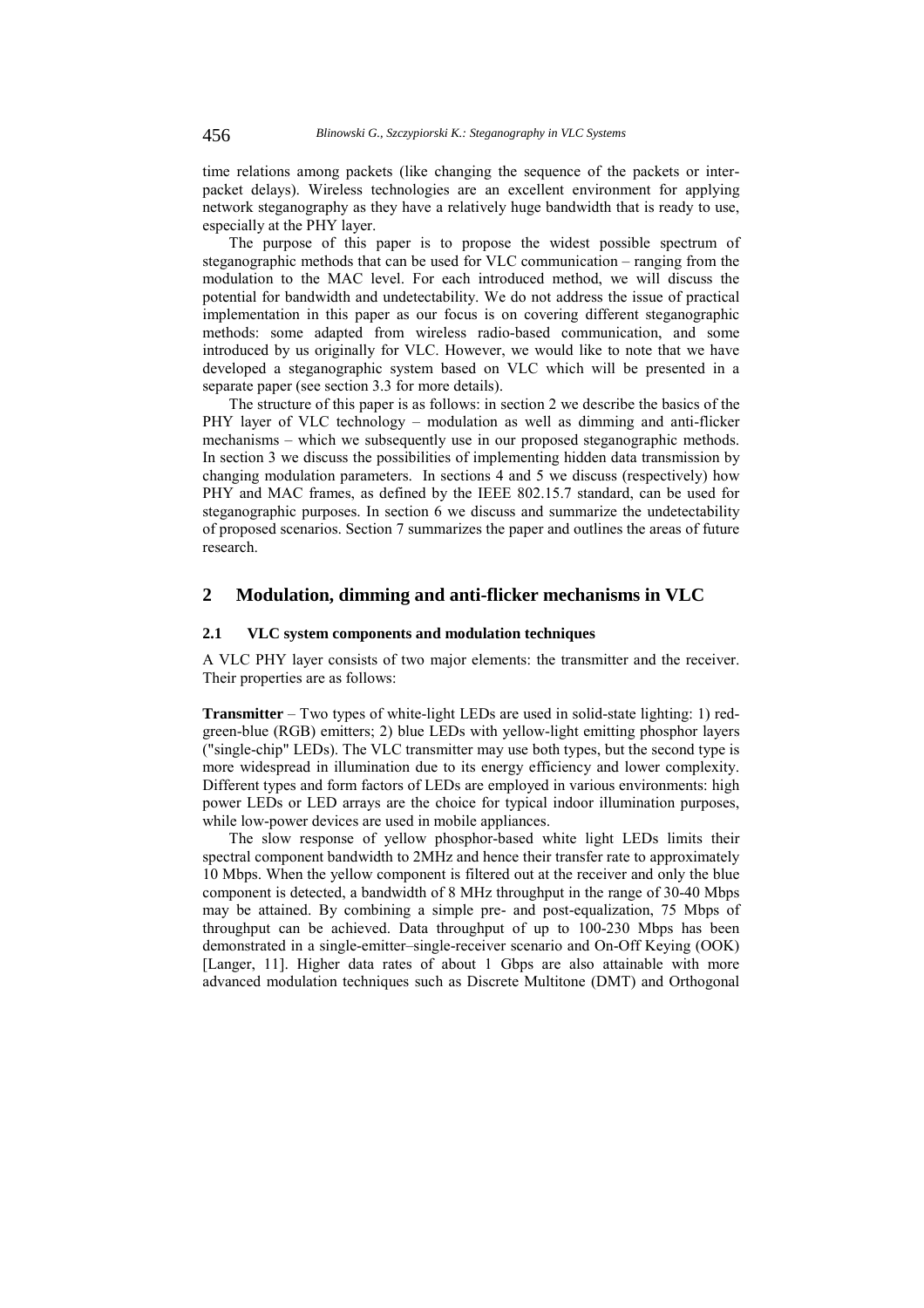Frequency Division Multiplexing (OFDM). Similar data rates have also been attained with arrays of separately driven light sources [Azhar, 13].

**The receiver** collects and then concentrates the incoming light onto a photo-detecting element. Both imaging and non-imaging receivers are used. Photocurrent generated in the photo-detector is amplified and fed to the D/A circuitry. Currently in devices such as smartphones, tablets, etc., low cost photodiodes or typical optical sensors are used as photodetectors for the VLC channel. With current technology achieving sufficient photo-detector sensitivity, bandwidth is not limited in the receiver (the transmitter and channel loss and dispersion are the major elements limiting the bandwidth).

The critical difference between VLC and radio-based communication is that in VLC, data cannot be encoded in the phase of the light signal. The information has to be encoded in the varying intensity of the emitted light. Demodulation depends on direct detection at the receiver, which is why Intensity Modulated/Direct Detection (IM/DD) modulation techniques are used in VLC. Modulation in VLC must also take into account the requirements of dimming and flicker mitigation. Various modulation schemes have been proposed for VLC systems, including

- OOK the data bits 1 and 0 are transmitted by turning the LED on and off respectively. In the "0" state, the LED is not completely turned off but rather the light intensity is reduced. The advantages of OOK include its simplicity and ease of implementation.
- Pulse Width Modulation (PWM) the widths of the pulses are adjusted based on the desired level of light dimming while the pulses themselves carry the modulated signal in the form of a square wave.
- Pulse Position Modulation (PPM) the position of the pulse in a series of pre-defined time-slots identifies the transmitted symbol.
- Variable Pulse Position Modulation (VPPM), proposed specifically for VLC systems, is a combination of PPM and PWM. As in PPM, VPPM optical symbols are distinguished by pulse position, and pulse width may be changed to achieve different dimming levels (see Figure 1).
- OFDM the communication channel is divided into multiple orthogonal subcarriers and data is sent in parallel substreams modulated over the subcarriers. Standard "radio-based" OFDM techniques need to be adapted for application in IM/DD techniques because OFDM generates complex-valued bipolar signals which need to be converted into real values.
- Frequency Shift Keying (FSK) the instantaneous frequency of a constant amplitude carrier signal is changed between two (for BFSK) or more (for MFSK) values by the baseband digital message signal. This type of modulation is typically used in simple LED-ID systems [Blinowski, 16b].
- Color Shift Keying (CSK) requires a system with RGB emitters. CSK is similar to FSK in that the bit patterns are encoded as color (wavelength) combinations. For an illustration of the principle of CSK, see Figure 2.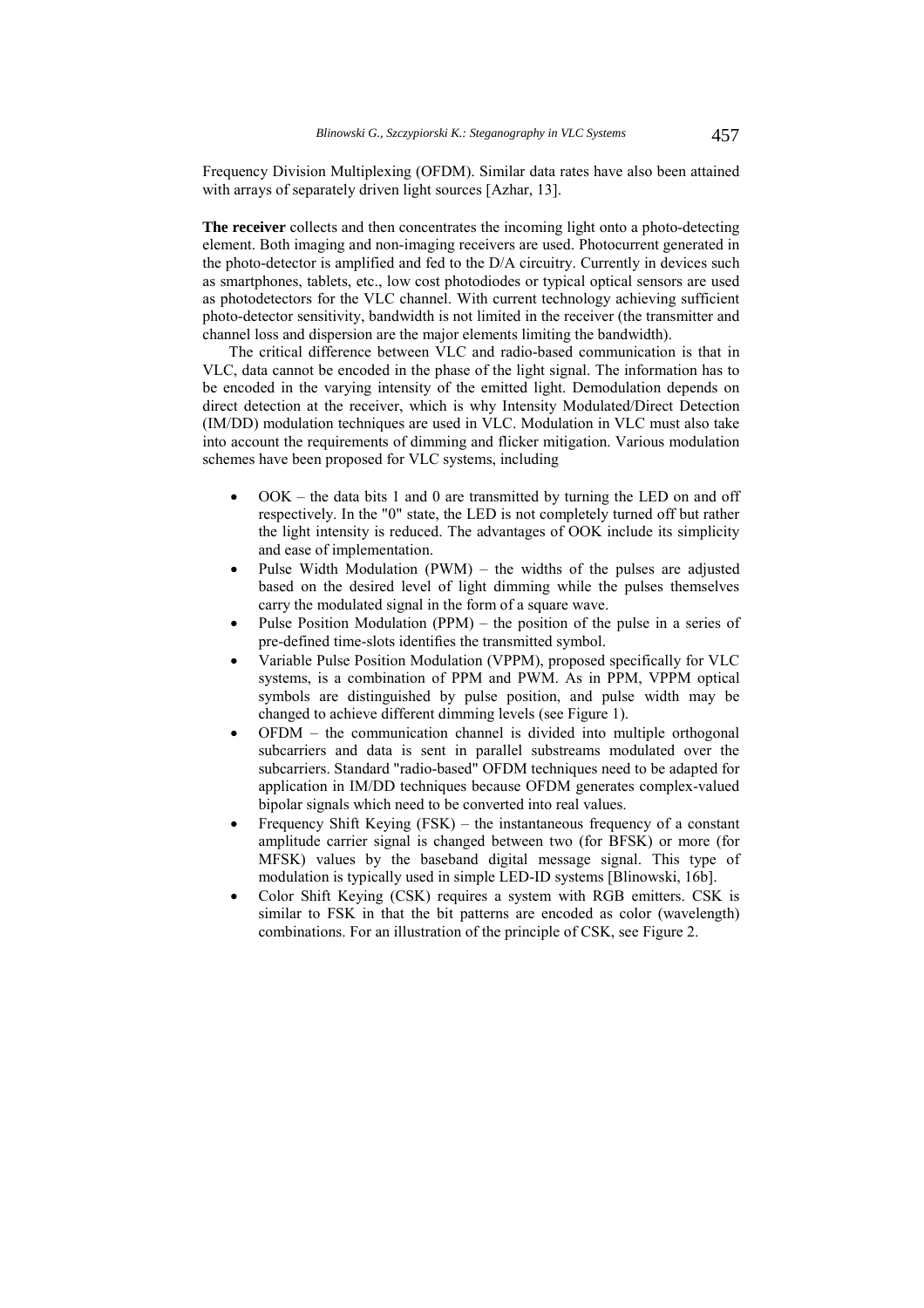

*Figure 1: The principle of VPPM: pulse position indicates whether "0" or "1" is transmitted, pulse width is used for dimming control.* 

Current VLC systems based on white LEDs use either OOK or VPPM, and the IEEE 802.15.7 standard is based on these two modulation schemes. For RGB emitters, the same standard is based on CSK.

CSK is specifically designed for VLC. In CSK, the combined intensity of the three bands of an RGB LED is held constant while their relative intensities vary. CSK relies on the color space chromaticity diagram as defined by CIE, 1931 [CIE, 31]. The chromaticity diagram maps all colors perceivable by the human eye into two chromaticity parameters  $- x$  and y. The entire human visible wavelength is divided into seven bands (Figure 2). The CSK signal is generated using three color light sources out of the seven available color bands – depending on the light emitters used. The principles of CSK are as follows:

- 1. The three vertices of the CSK constellation triangle are decided by the center wavelength of the three color bands on *x*,*y* color coordinates.
- 2. Data bits are mapped to chromaticity  $(x,y)$  values. Depending on the modulation scheme used (4CSK, 8CSK, 16CSK) 4, 8 or 16 symbols are mapped to points inside the constellation triangle. Each symbol is assigned a bit sequence (for example in 4CSK: 00, 01, 10, and 11). Symbols are equally distributed in the triangle so that the combined light emitted when transmitting different symbols is perceived by the human eye to be white. In the transmitter, a scrambler is used to create a pseudo-random data stream and prevent data-pattern-dependent color shifts.
- 3. The intensities of RGB LEDs driven by transmitter D/A circuitry must be determined. The individual intensities of the three LEDs  $(P_i, P_j \text{ and } P_k)$  for each symbol is calculated by solving the following equations:

$$
x_s = P_i x_i + P_j x_j + P_k x_k \tag{1}
$$

$$
y_s = P_i y_i + P_j y_j + P_k y_k \tag{2}
$$

$$
P_i + P_j + P_k = 1 \tag{3}
$$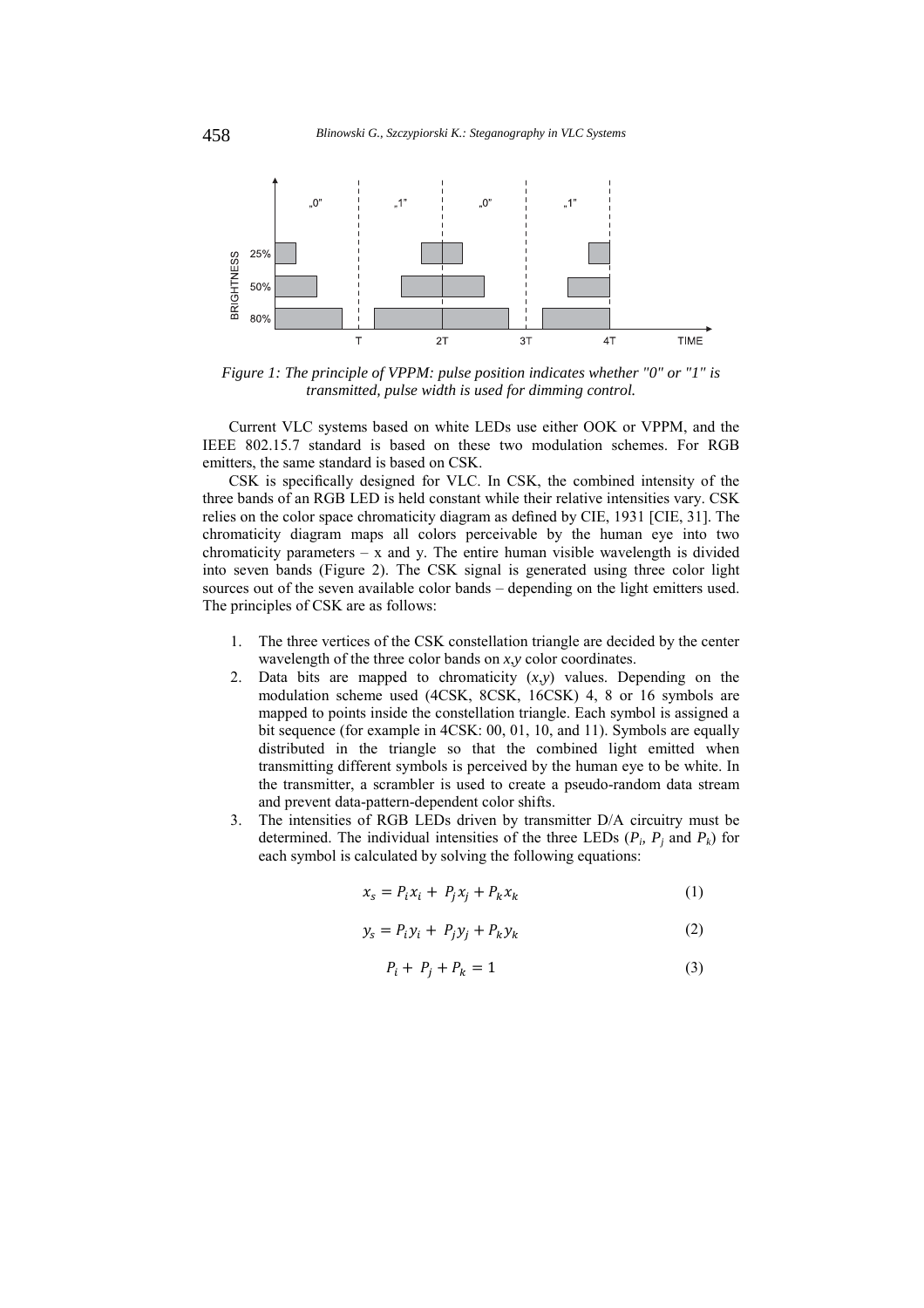



| <b>Constellation</b><br>triangle | 4CSK symbol<br>coordinates | 8CSK symbol<br>coordinates   |
|----------------------------------|----------------------------|------------------------------|
| coordinates                      |                            |                              |
| (0.734, 0.265)                   | $[0 0]$ : $(0.011, 0.733)$ | $[0 0 0]$ : $(0.064, 0.491)$ |
| (0.011, 0.733)                   | [0 1]:(0.305, 0.335)       | $[0 0 1]$ : $(0.188, 0.237)$ |
| (0.169, 0.007)                   | $[1 0]$ : $(0.169, 0.007)$ | $[0 1 0]$ : $(0.470, 0.366)$ |
|                                  | [1 1]:(0.734,0.265)        | $[0 1 1]$ : $(0.452, 0.136)$ |
|                                  |                            | [1 0 0]:(0.011,0.733)        |
|                                  |                            | [1 0 1] (0 169, 0.007)       |
|                                  |                            | [1 1 0]:(0.252,0.577)        |
|                                  |                            | $[1 1 1]$ : (0.734, 0.265)   |

*Figure 2: CIE color space chromaticity diagram. The outer boundary is the spectral (or monochromatic) locus, with wavelengths (blue digits) shown in nanometers. The circles mark seven color bands defined for CSK. An example constellation triangle for codes (110, 001, 000) is drawn with solid red lines. Crosses show the locations of symbols used in 4CSK, while circles and "X-s" mark the locations of 8CSK symbols. (Source of the CIE diagram: https://en.wikipedia.org/wiki/CIE\_1931\_colour\_space #/media/File:CIE1931xy\_CIERGB.svg CC)* 

#### **2.2 Overview of dimming mechanisms available in VLC**

In terms of VLC infrastructure, the transmitter must provide the basic function of visibility, i.e. an adequate level of illumination for its surroundings, at all times, even during "idle periods," when no data is being transmitted. It must also be able to provide light dimming. In VLC, light dimming is the variation of the perceived brightness of the light source according to the user's requirements. Although it is necessary for VLC infrastructure to provide visibility and dimming, it is inconvenient from the data communication point of view, as it potentially reduces the obtainable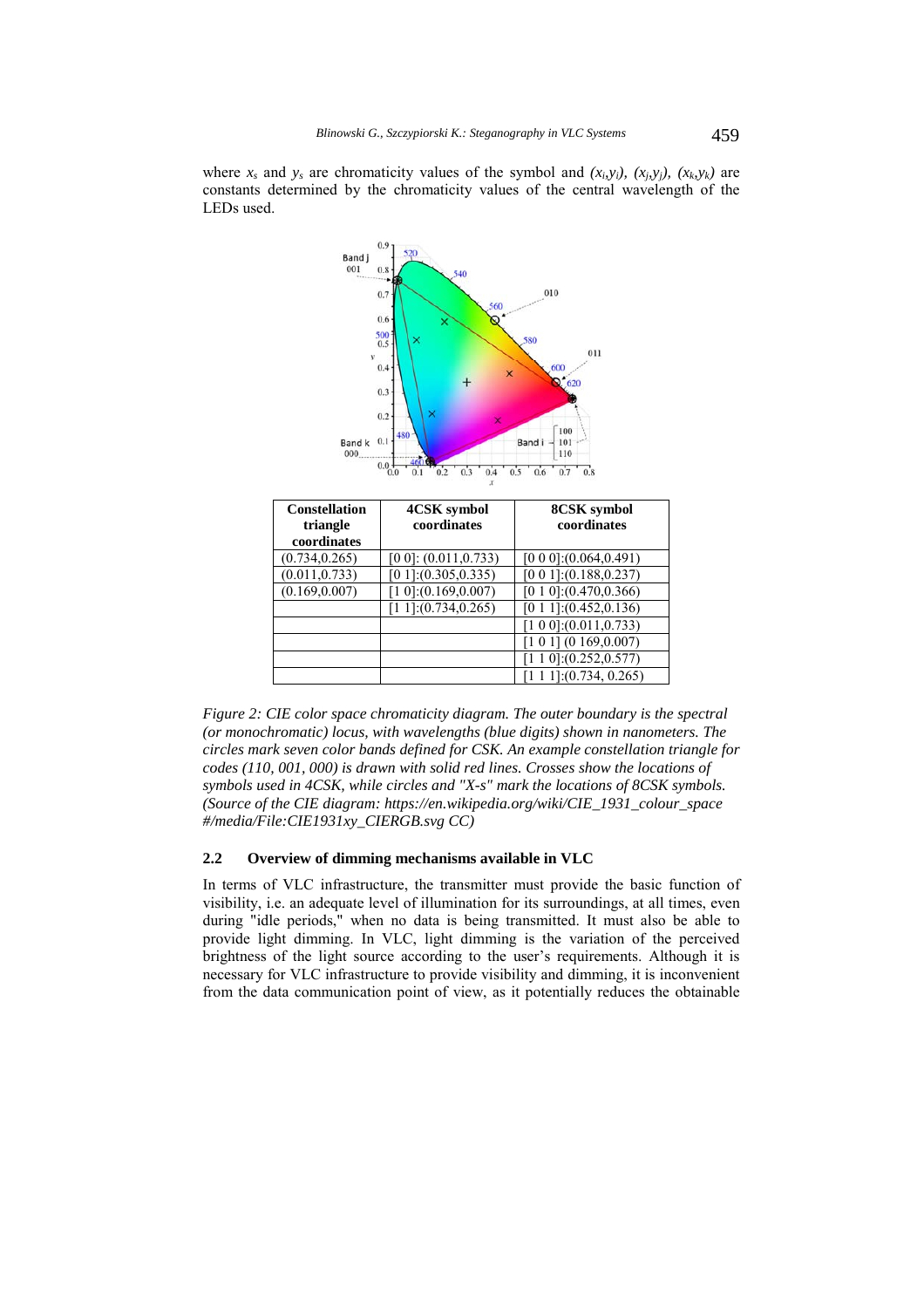transfer rate and makes system implementation more troublesome. On the other hand, mechanisms which are used to achieve proper visibility and light dimming may also be used to transfer hidden data (see [Section 3]).

## **2.2.1 Duty cycle and signal intensity dimming**

Light dimming in VLC systems can be provided by two general mechanisms:

- 1. Changing the signal's duty cycle an arbitrary level of illumination is obtained by modifying the number and width of modulated pulses.
- 2. Changing the signal's intensity the transmitted power of luminaires is varied according to dimming requirements.

The combination of both of the above methods may also be used. The general principle of achieving dimming by altering the duty cycle is shown in Figure 3.



*Figure 3: Dimming patterns and data duty cycle adapted for high and low brightness. "A" indicates active transmitter periods and "I/Rx" indicates idle periods or receive mode – during this time an idle pattern is transmitted to ensure proper lighting.* 

#### **2.2.2 Idle patterns and compensation time dimming**

An idle pattern must be inserted between data frames for light dimming and to avoid flicker. The duty cycle of the idle pattern can be varied to provide brightness variation. An idle pattern can be transmitted either in-band, using the same optical clock speed that is used to transmit data, or out-of-band. An in-band idle pattern does not require any change in the clock and is "seen" by the receiver. An out-of-band idle pattern is typically sent at a much lower optical clock rate (but high enough to avoid flicker), and can even maintain visibility via a DC bias only. An out-of-band pattern does not lie in the receiver's modulation-domain bandpass, hence is not seen by the receiver.

Compensation time dimming is implemented either by turning the light source "ON" or "OFF," with no modulation, for a specified period of time, or by transmitting a dimming pattern with a specific duty cycle. Compensation time periods can be inserted into either the idle pattern or the data frame to decrease or increase the average brightness of a light source (refer to the discussion in the next sections and see Figures 4 and 5).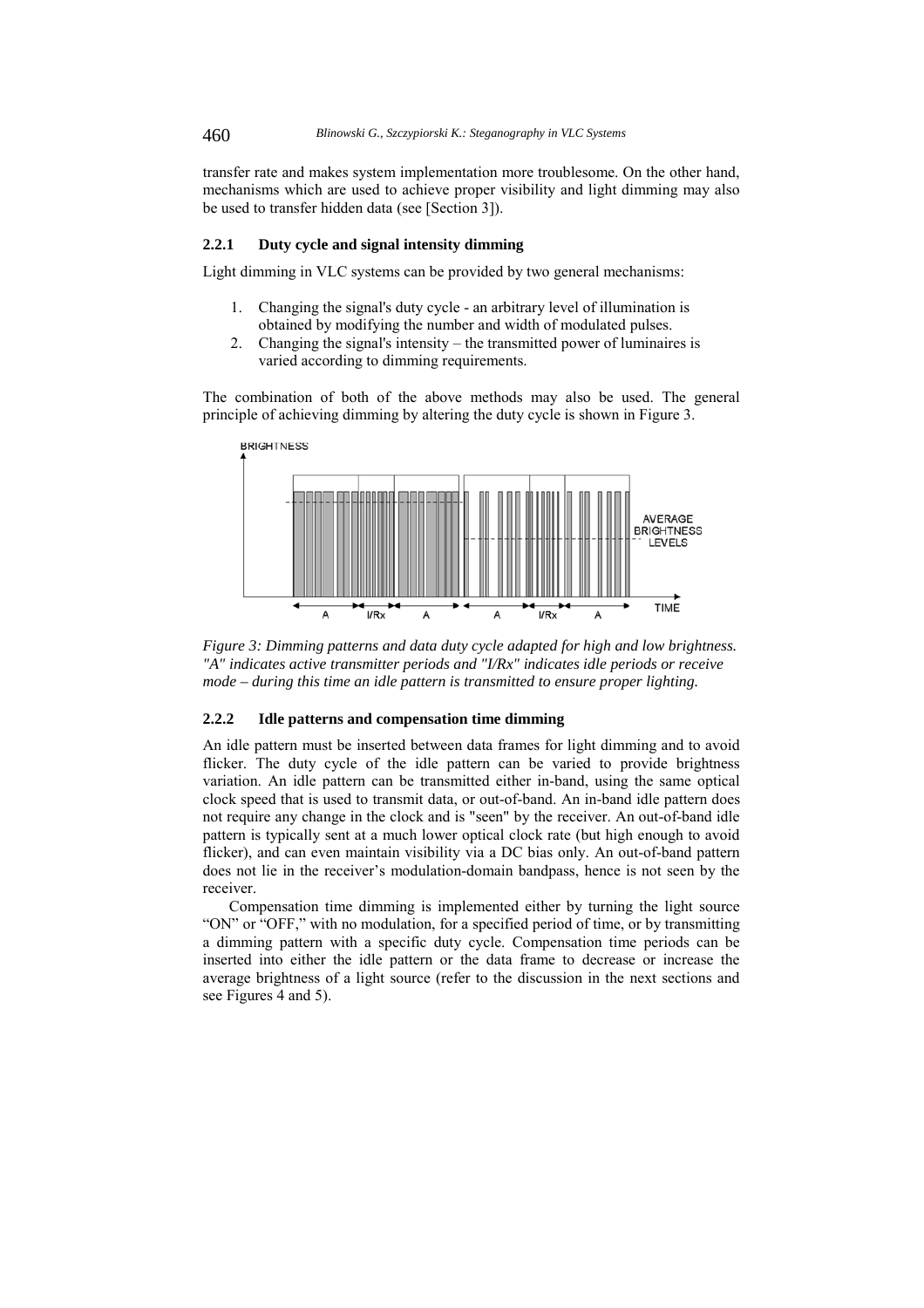With regard to using the above described dimming mechanisms as a potential base for steganographic transmission, one important note must be made: lowering the signal's intensity reduces the transmitter range while the bit rate remains constant, and the insertion of compensation time results in a lower bit rate as the light dims, which implies a reduced bit rate with constant range.

## **2.3 Dimming in the IEEE 802.15.7 standard**

### **2.3.1 Intra-frame and modulation based dimming**

The IEEE 802.15.7 standard allows three PHY types and three modulation schemes – OOK, VPPM and CSK. These are summarized in Table 1. Each PHY type contains mechanisms for light signal modulation, run length limited (RLL) coding, and channel coding for forward error correction (FEC). RLL coding is used to avoid long repeated sequences of 0s and 1s that may cause flicker and clock recovery problems. Moreover, depending on the modulation scheme, different dimming and flicker elimination mechanisms are available.

| <b>Modulation</b> | <b>RLL</b> code | Optical        | Data rate     | <b>Comments</b>             |
|-------------------|-----------------|----------------|---------------|-----------------------------|
| scheme            |                 | clock rate     | range         |                             |
|                   |                 | range          |               |                             |
|                   |                 | <b>PHY I</b>   |               |                             |
| OOK               | Manchester      | 200-400        | $11.67 - 100$ | PHY I is intended for       |
|                   |                 | kHz            | kbps          | outdoor usage<br>with       |
| <b>VPPM</b>       | 4B6B            | $400$ kHz      | $35.56 - 266$ | data<br>low<br>rate         |
|                   |                 |                | kbps          | applications<br>under       |
|                   |                 |                |               | potentially<br>high         |
|                   |                 |                |               | ambient interference        |
|                   |                 |                |               | levels.                     |
|                   |                 | <b>PHY II</b>  |               |                             |
| <b>VPPM</b>       | 4B6B            | $3.75 - 7.5$   | $1.25 - 5$    | PHY II is intended          |
|                   |                 | <b>MHz</b>     | <b>Mbps</b>   | for indoor usage with       |
| OOK               | 8B10B           | $15 - 120$     | $6 - 196$     | moderate data rate          |
|                   |                 | MHz            | <b>Mbps</b>   | applications.               |
|                   |                 | <b>PHY III</b> |               |                             |
| 4-CSK             | n/a             | 12 MHz         | $12 - 18$     | PHY III is intended         |
| 8-CSK             |                 |                | <b>Mbps</b>   | for<br>applications         |
| 4-CSK             | n/a             | 24 MHz         | $24 - 96$     | <b>CSK</b><br>that<br>using |
| 8-CSK             |                 |                | <b>Mbps</b>   | multiple<br>have<br>light   |
| $16$ -CSK         |                 |                |               | and<br>sources              |
|                   |                 |                |               | detectors.                  |

*Table 1: IEEE 802.15.7 PHY Types: modulation, coding and data rate*

Three dimming mechanisms are provided for by the IEEE 802.15.7 standard: visibility patterns, compensation time and pulse width adjustment for VPPM modulation.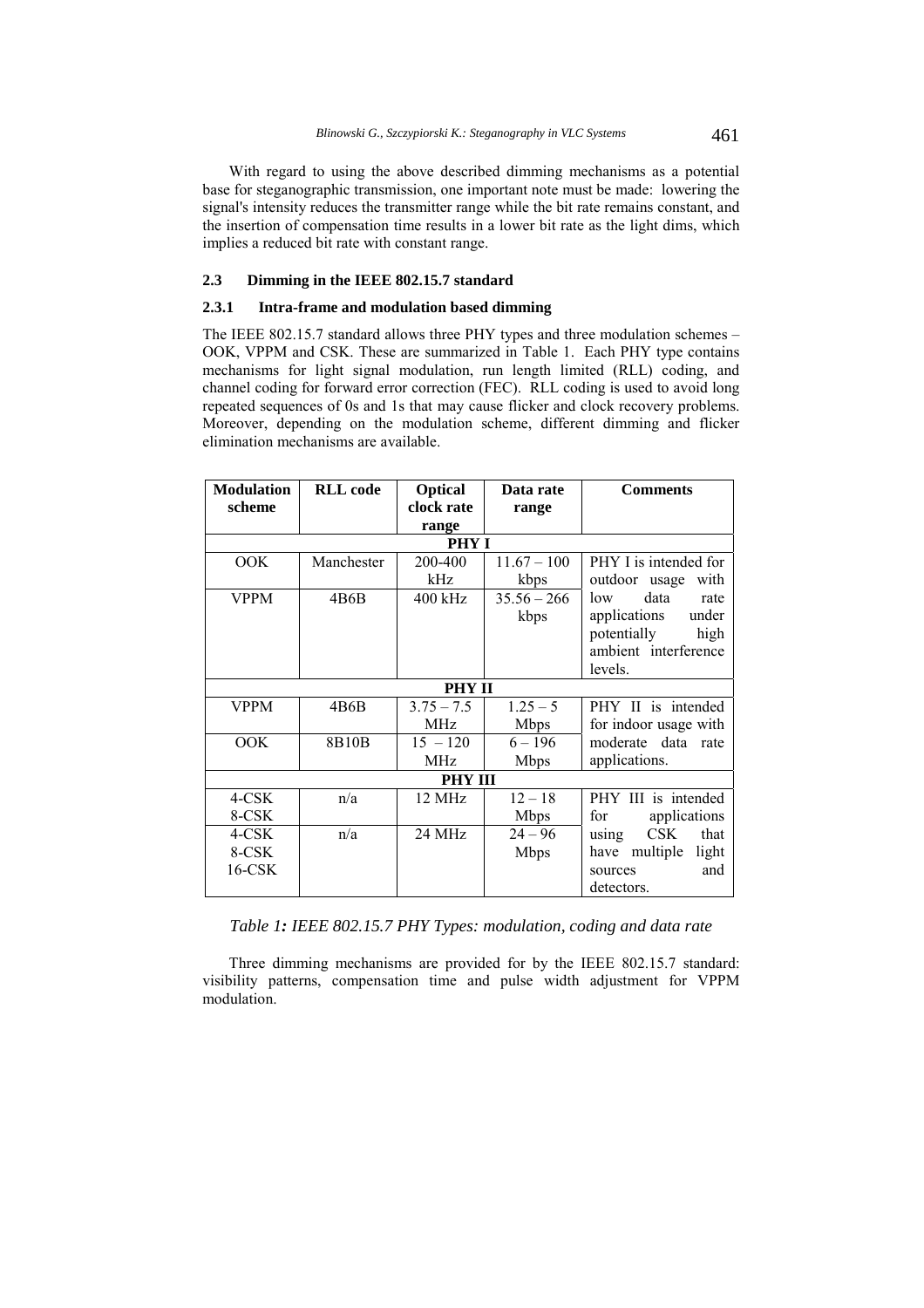Figure 4 shows the principle of OOK dimming: because DC-balanced RLL codes (Manchester or 8B10B) are used for data transmission with this type of modulation, the average brightness for PHY frames is always close to 50% of the pulse brightness. To achieve the desired brightness, the standard allows: (1) 0s and 1s levels of intensity to be modified or (2) the average duty cycle of the signal to be changed with the insertion of idle patterns and compensation symbols. Idle patterns (marked as "IDL" on the figure) are inserted between frames. The PHY frame may also be split into subframes, each proceeded by a resync field and with compensation symbols added between subframes. In effect, an average brightness of N% is maintained.



*Figure 4: An example of OOK dimming for brightness control. A single PHY frame is shown with idle patterns transmitted before and after the frame. IDL – idle patterns, CS – compensation symbols, P – preamble, H – header, RF – resync field, DS - data* 



*Figure 5: An example of VPPM dimming for brightness control. A single PHY frame is shown with idle patterns transmitted before and after the frame. IDL – idle patterns, CS – compensation symbols, P – preamble, H – header, DS – data*.

With VPPM, dimming in the IEEE 802.15.7 standard is provided for by changing the pulse width. There is no need to insert in-frame compensation symbols with this modulation scheme. Since the preamble and header are always transmitted with a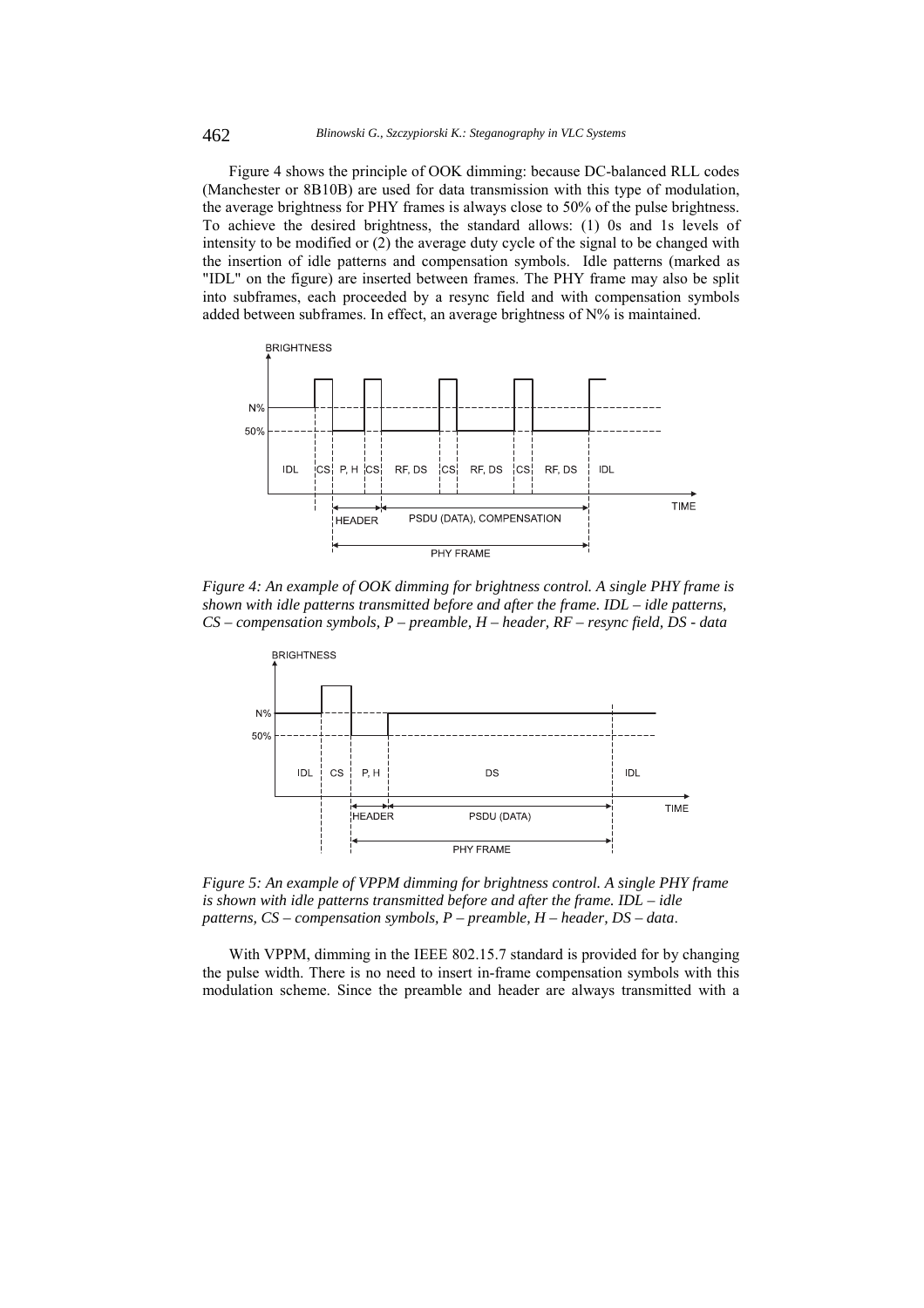50% duty cycle, compensation symbols are typically required to be inserted before the frame. Both data and idle patterns are transmitted with VPPM, hence the required brightness is automatically assured.

With CSK, dimming support is easy – simple amplitude dimming is used where the driving current of the LEDs is varied to change the brightness of the resulting white light.

## **2.3.2 Dimming with color visibility dimming frames**

As stated in section 2.2.2, an adequate level of dimming must also be provided when no data is transmitted, i.e. during MAC idle and receive periods. To achieve this, the IEEE 802.15.7 standard provides support for special color visibility dimming (CVD) frames that do not contain data but send only in-line idle patterns. A CVD frame is used for color, visibility and dimming support. It may visually provide information such as communication status and channel quality to the user via various colors and/or light intensity. The CVD frame may also be sent during idle or receive modes of operation for continuous visibility and dimming support. During CVD frame transmission, the device is still emitting light but not communicating, and it is thus able to fulfil its lighting function. The payload of the frame consists of visibility patterns of appropriate intensity and color.

For OOK modulation, the IEEE 802.15.7 standard defines a set of eleven basic low resolution bit patterns to be used for in-band dimming (it should be noted that the usage of these predefined patterns is not a requirement). These low resolution patterns are used to develop high resolution visibility patterns by averaging them across time to generate the required high resolution pattern. The dimming algorithm proposed by the standard defines how many times each of the two pre-defined adjacent visibility patterns should be transmitted. The algorithm always uses one or two 11 bit patterns from the predefined set. When two patterns are interleaved, the adjacent patterns on both sides of the precision requirement are used (for example, a pattern with five 1s for 50% dimming and a pattern with six 1s for 60% dimming are used for a dimming level of 55%). The principle of the algorithm is shown in Figure 6 and table 2, which illustrate pattern choice and pattern count respectively.

The IEEE 802.15.7 standard does not define the sequence of dimming patterns. Since RLL codes are used for data transmission, it must be ensured that there is no conflict between the visibility pattern and the valid RLL code. This requirement reduces the number of bits of data that may be transmitted in one visibility pattern code word, which has important consequences for steganographic transmission and will be addressed later in section 3.4.1.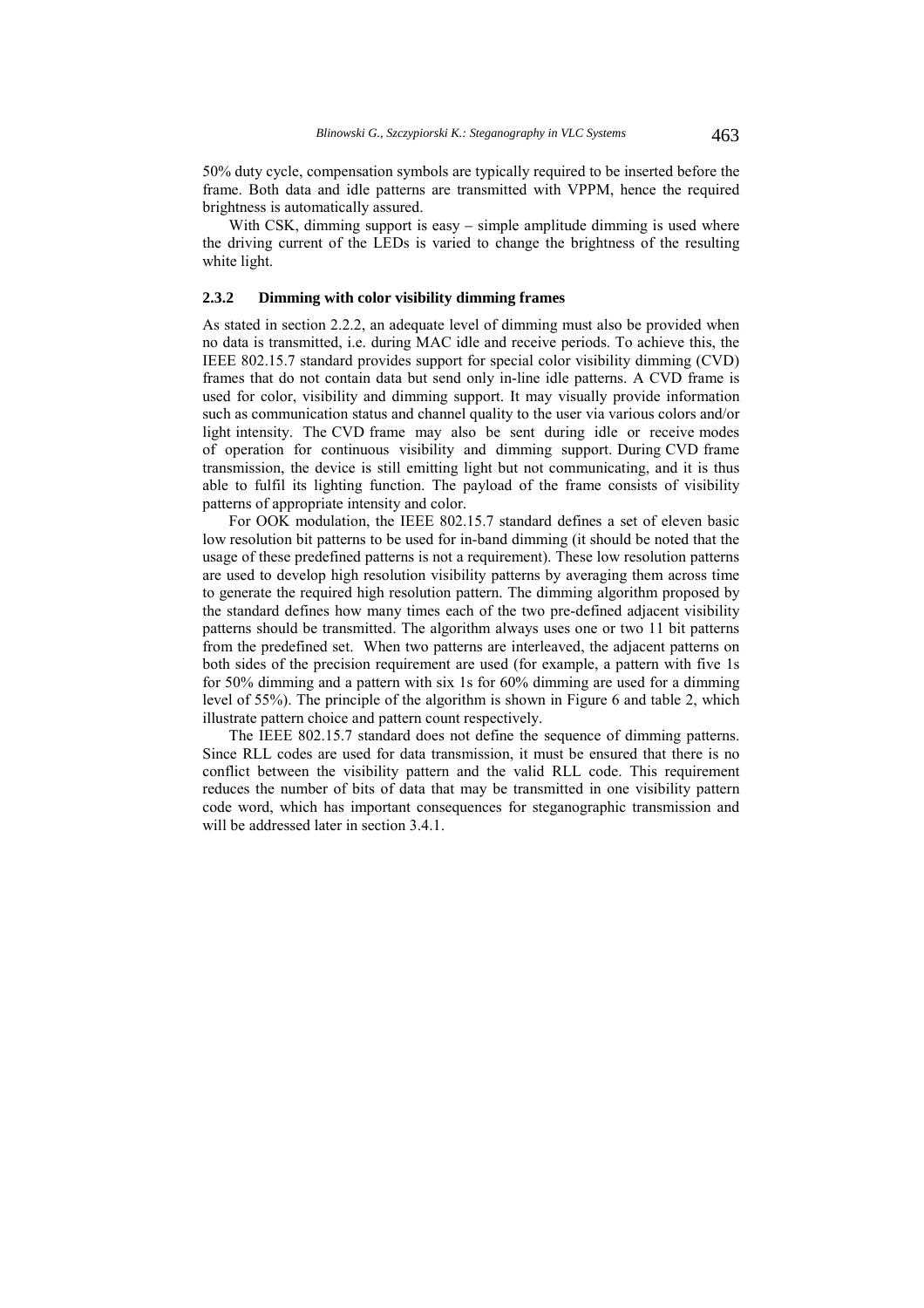

*Figure 6: Illustration of dimming pattern choice and repetition count selection algorithm as a function of dimming.* 

| light | pattern     |
|-------|-------------|
| level |             |
| 100%  | 11111 11111 |
| 90%   | 11110 11111 |
| 80%   | 11110 11110 |
| 70%   | 11101 11100 |
| 60%   | 11001 11100 |
| 50%   | 10001 11100 |
| 40%   | 00001 11100 |
| 30%   | 00001 11000 |
| 20%   | 00001 10000 |
| 10%   | 00001 00000 |
| $0\%$ | 00000 00000 |

*Table 2: Bit pattern choice for required dimming level, 10% steps as defined in* IEEE 802.15.7 standard.

# **3 Steganography on the physical level**

## **3.1 Steganography via modifying signal intensity**

The steganographic scenario that we propose on the PHY level involves varying the peak transmit power to convey the data in the secret channel. As the light changes could be noticed (e.g. as flickering), the overt signal duty cycle should also be modified to assure that the average transmitted power remains constant. This can be done via standard mechanisms provided for dimming: idle pattern modification, compensation time adjustment, etc.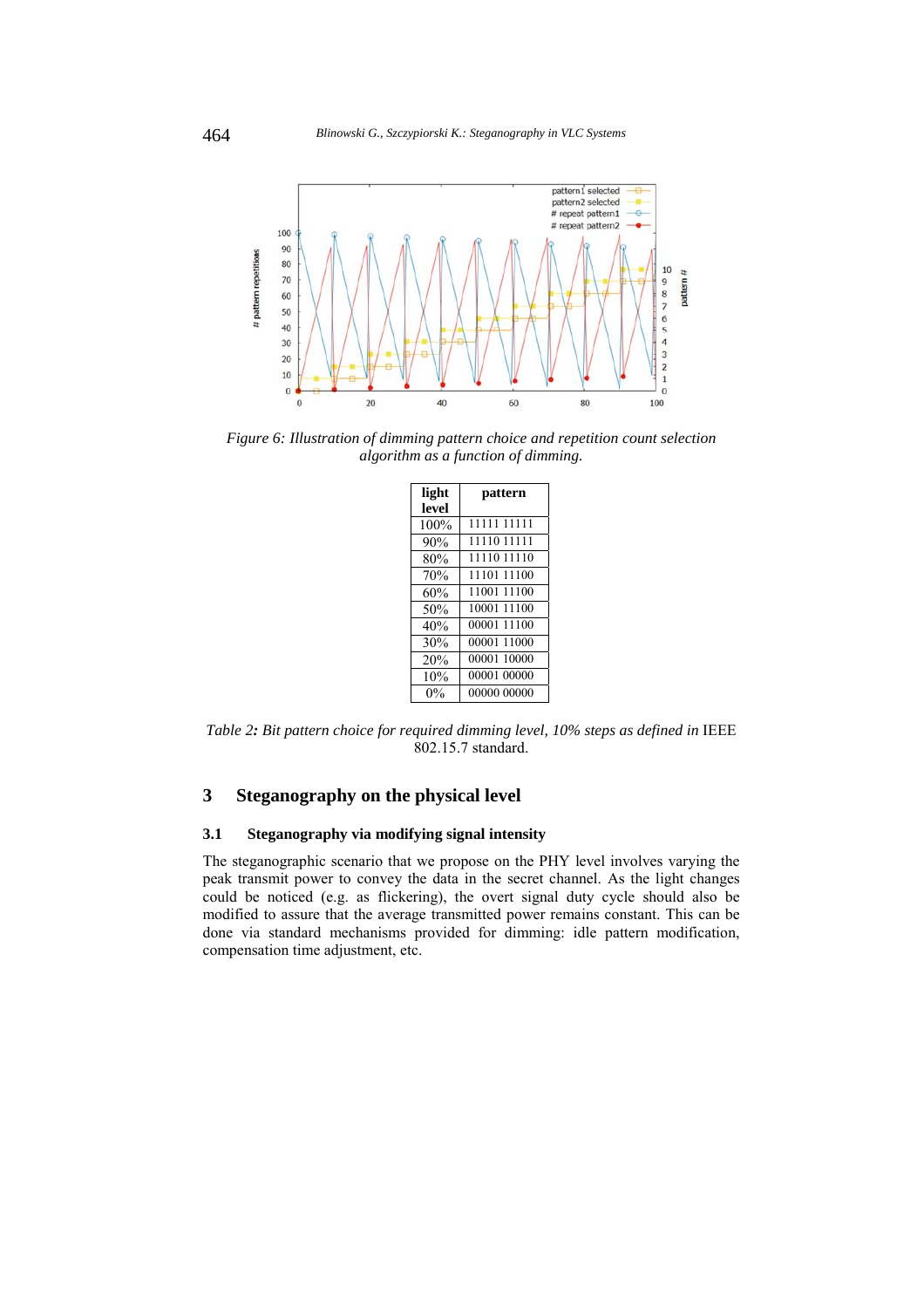# **3.1.1 Steganography with OOK**

For OOK, the transmit power for "1" remains constant. However, we can introduce additional information to the transmitted signal by varying the maximum signal intensity (see Figure 7). "On" and "Off" levels at normal transmit power are used in standard transmission mode. If steganographic data is introduced into the stream, intermediate signal levels are used to transmit "hidden" symbols. In this example, one additional bit of information may be transmitted with 4-ASK modulation (4 level amplitude shift keying) and two bits with 6-ASK. "Stegano-aware" receivers will recognize and decode additional signal levels, while standard receivers will simply decode additional symbols as 0s or 1s.



*Figure 7: Introducing steganographic symbols into OOK by changing the modulation type to 4-ASK and 6-ASK*.

This solution comes with a price: the introduction of higher order n-ASK modulation requires a higher signal to noise ratio (SNR) in the channel to achieve the desired bit error rate (BER). The BER to SNR relation for n-ASK modulation (assuming white Gaussian noise) is given as (4):

$$
BER = \frac{M-1}{M \cdot \log_2 M} \cdot Q\left(\frac{1}{M-1} \cdot \sqrt{SNR \cdot \log_2 M}\right)
$$
(4)

where  $M$  is the number of signal levels and  $Q$  is defined by the error function:  $Q(x) = \frac{1}{2} \text{erfc}\left(\frac{x}{\sqrt{2}}\right)$ 

Sample plots of BER with relation to SNR for different modulation levels are shown in Figure 8. To conclude, in a typical scenario, the maximum physical range of steganographic transmission will degrade faster than the range of a standard OOK transmission.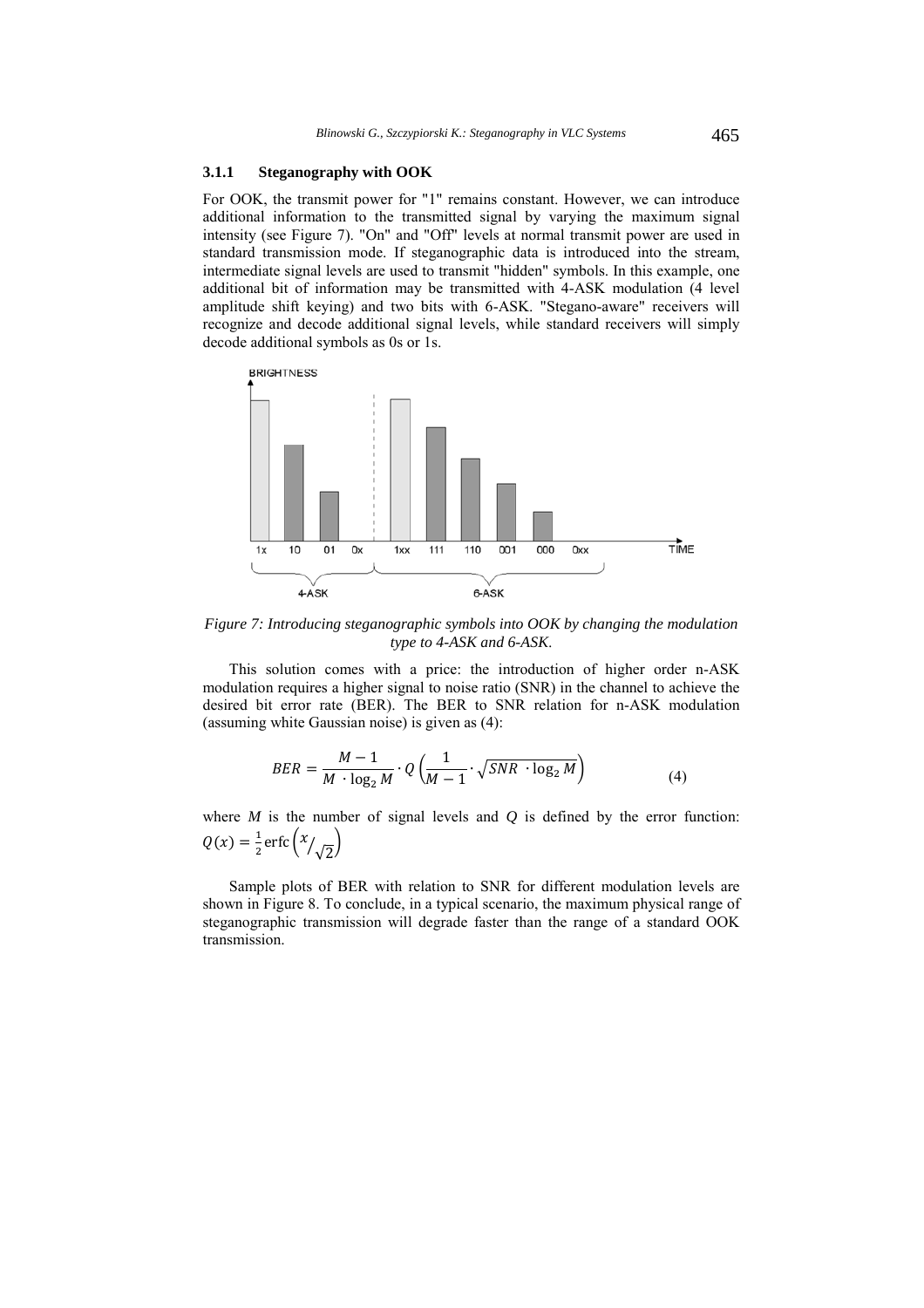

*Figure 8: Spectral properties of BER performance of OOK/ASK systems.* 

## **3.1.2 Steganography with VPPM**

With VPPM, we can use the technique described above for OOK, and we can also introduce additional information to the transmitted signal by encoding it in the pulse length (see Figure 9). In this case, the dimming functions become depreciated and an additional mechanism such as that described above can be used to compensate for the required light intensity level and potential flicker.



*Figure 9: Steganographic data encoded as pulse width in VPPM modulation.* 

As was the case with OOK/ASK modulation, encoding data in VPPM pulse width also comes with a price: as the signal's duty cycle approaches  $0\%$  (or  $100\%$ ), the requirement for a high SNR grows. Sample BER plots for different duty cycle values are shown in Figure 10. The discussion of an analytical formula for BER in this case is beyond the scope of this paper – we refer the reader instead to [Yoo, 13].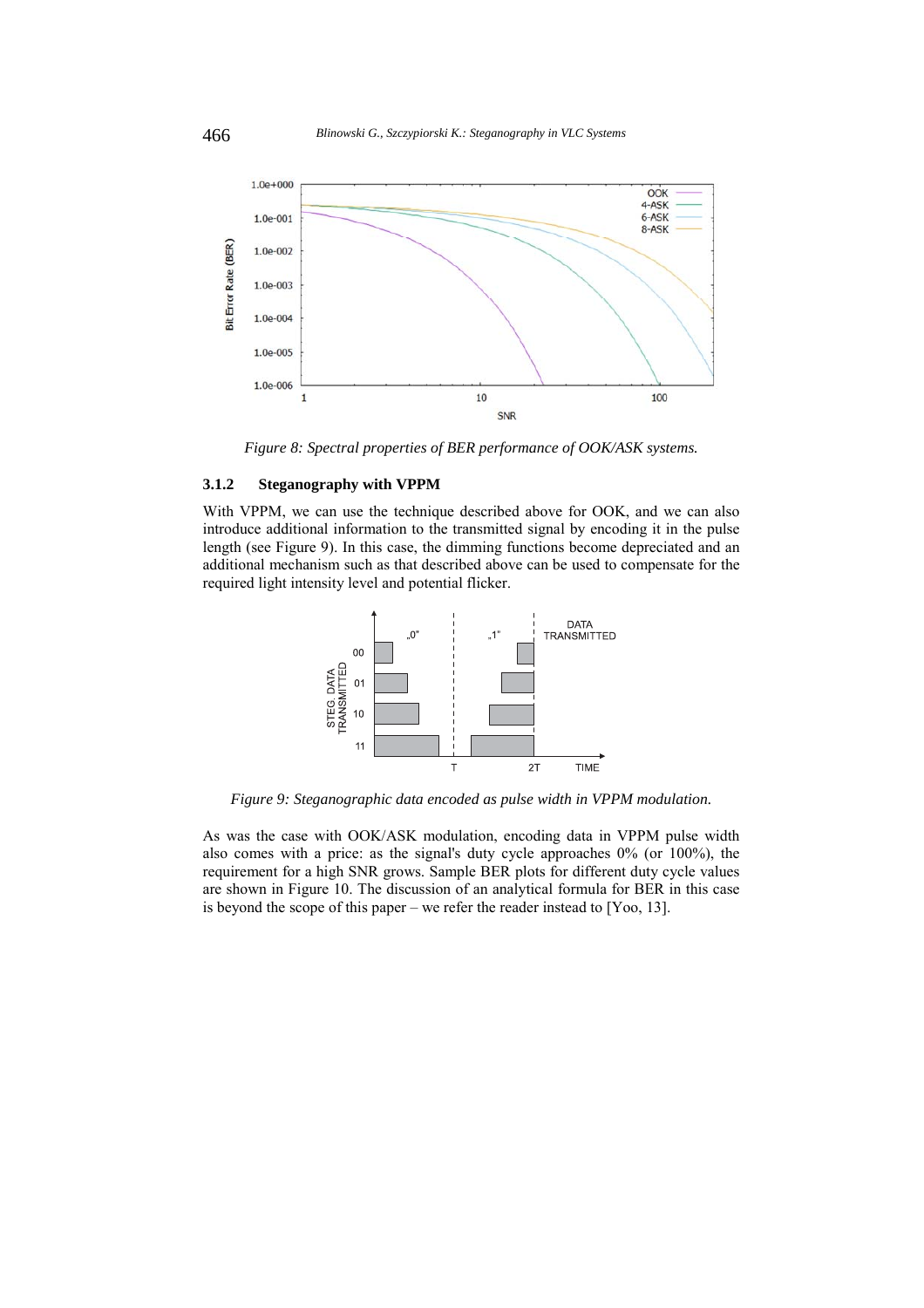

*Figure 10: Spectral properties of BER performance of VPPM system depending on duty cycle parameter d. (Line of Sight channel)* 

## **3.2 Steganography with CSK**

In CSK, a TriLED transmitter is used and the data is mapped to 2, 3 or 4 bit symbols which are transmitted as "color points" on the CIE color plane. Before data transmission takes place, CSK constellation must be established. This is done by estimating the channel propagation matrix [Monteiro, 12]. With this type of modulation, additional information may be introduced to the transmitted signal by using extra symbols from outside the chosen constellation. For example, we may use 4CSK for the overt channel while transmitting hidden data with 8CSK. CSK does not use compensation time or idle pattern dimming and LED transmitter power is linearly varied by D/A circuitry. However, CSK may be combined with other modulation types, for example OOK, ASK, PPM or VPPM to convey hidden data. The downside of such an approach is that it requires serious modifications on the transmitter and receiver side to handle such a combined modulation scheme. Some promising results of such a "hybrid" CSK-PPM modulation in a VLC system can be found in [Pergoloni, 15].

### **3.3 Steganography with other modulation techniques**

Depending on the modulation technique used in the VLC system, other steganographic methods can also be used. In particular, in PPM and the Direct Sequence Code Division Multiple Access (DS-CDMA) approach, steganographic data can be added to the code spreading sequence. A VLC system achieving a 100 Mbps transmission rate and up to 1 Mbps of hidden data transmission is currently being investigated by us and will be described in a separate paper.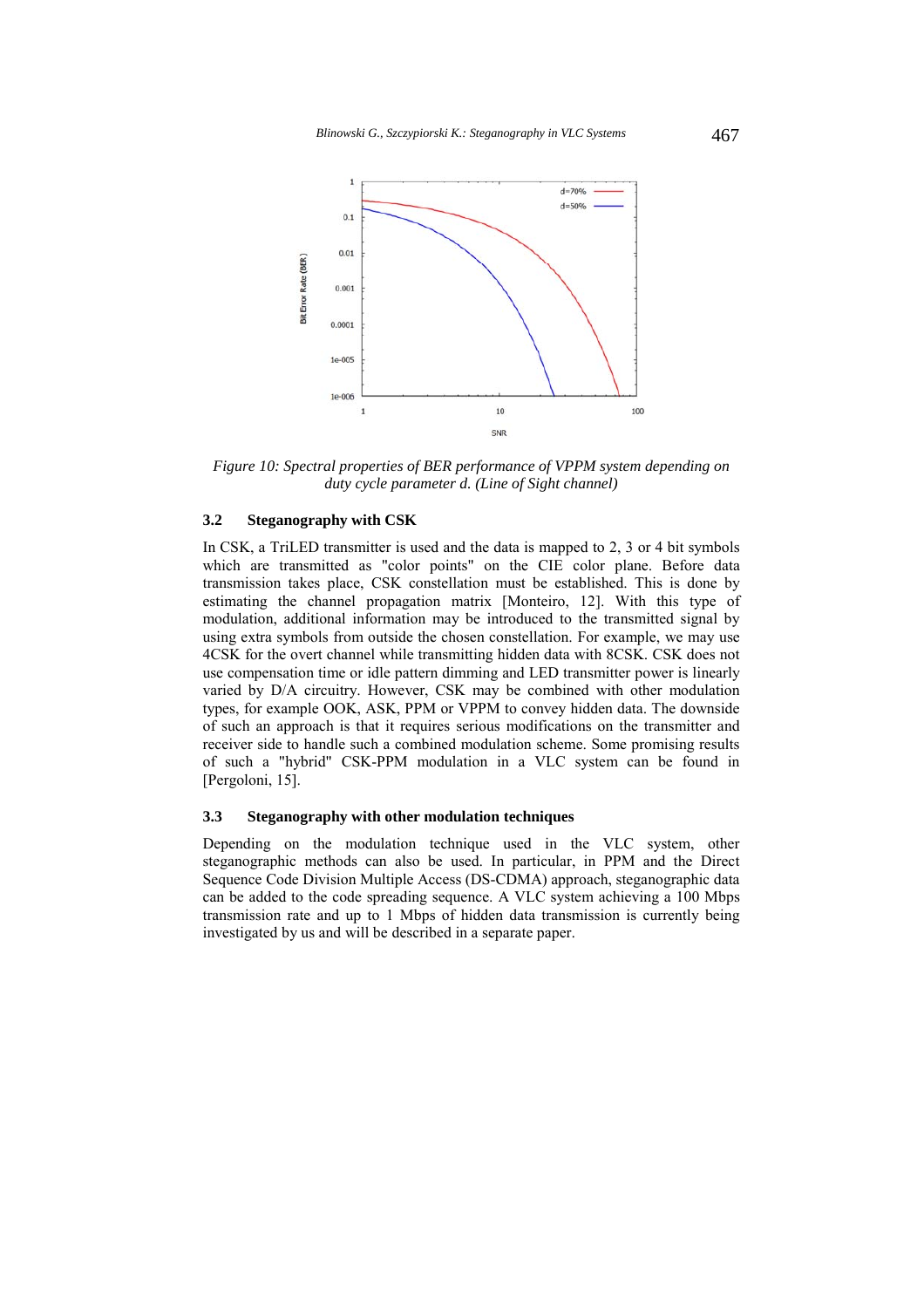#### **3.4 Steganography via dimming and flicker elimination mechanisms**

#### **3.4.1 Encoding data in an idle pattern**

Dimming mechanisms can also be used as a basis for a covert channel. In OOK, the covert channel can be implemented by tweaking the idle pattern, the compensation time or both. As described in section 2.3.2, the IEEE 802.15.7 standard allows an idle pattern to be inserted between the data frames for light dimming. The standard defines a set of patterns and an algorithm of pattern selection for "high resolution dimming". However, a set of different patterns may be used as long as two conditions are met: (1) an adequate dimming level is maintained; (2) the symbols used in patterns do not conflict with RLL coding.

The number of possible bit patterns in a code word of length *N* satisfying the required dimming level *d* can derived as follows. The number of patterns with *n* bits set to "1" is:  $\ddot{\cdot}$ 

$$
dpat(N,n) = \frac{N!}{n!(N-n)!}
$$
\n(5)

From (5), by substituting parameter *d* (dimming measure:  $0 \le d \le 1$ ) where  $d = \frac{n}{N}$  we obtain (square brackets indicate nearest integer, i.e. rounding function):

$$
dpat(N,d) = \frac{N!}{([dN])!([N(1-d)])!}
$$
\n(6)

Calculating  $\log_2$  dpat(N, d) gives us the number of bits in a codeword available for steganographic transmission. Figure 11 illustrates this number for 8 and 10 bit coding as a function of the dimming level.

To meet the second condition, we must eliminate RLL codes from allowed patterns. For example, for 8B10B coding, 124 patterns with 4 or 6 bit sets and 192 patterns with 5 bit sets must be eliminated. The number of bits available for coding is shown in Figure 11 as squared line.

The method of hiding data described below has its limitations: (1) it might introduce flicker; (2) clock recovery may not be trivial for certain sequences of code words; (3) data capacity approaches zero for very low and high levels of dimming. To avoid (1) and (2), some additional limitations on the code space must be imposed or additional synchronizing symbols must be introduced (which in turn will limit the steganographic transmission rate). Regarding (3), it should be noted that 0% and 100% dimming does not necessarily imply transmission of all 1s or 0s in CVD frames, nevertheless the data rate (both overt and covert) in this case is seriously **limited**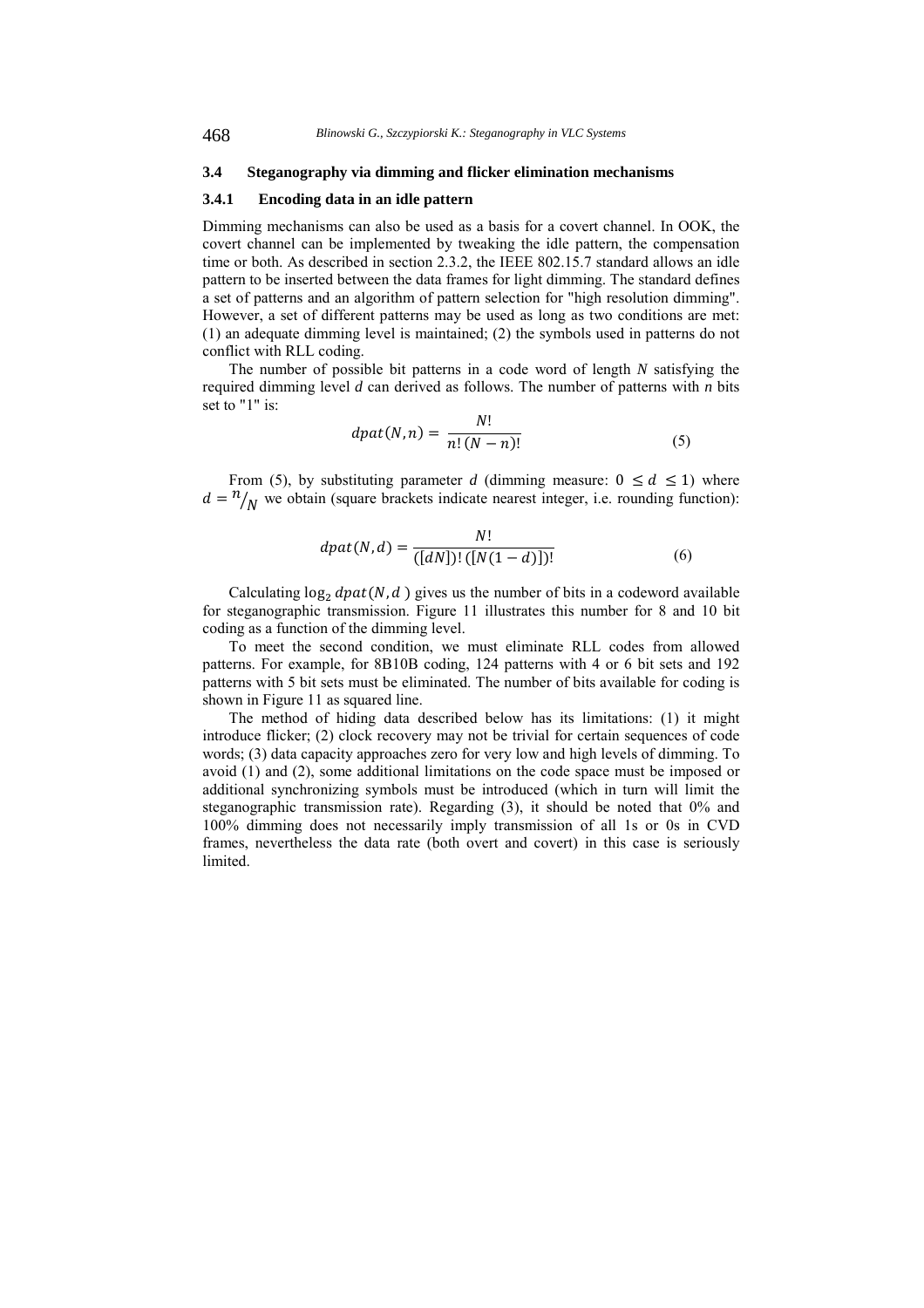

*Figure 11: Number of available bit patterns as a function of dimming level (d); for 6 and 10 bit codes, third plot: for 10 bit codes adjusted for the elimination of RLL 8B10B symbols.* 

#### **3.4.2 Encoding data in a sequence of idle patterns**

The idle pattern mechanism provides the additional possibility of hiding covert data with the use of the sequence of patterns. Information may be encoded not in the pattern itself, but in the sequence in which the patterns are transmitted. This solution may be used both with predefined and arbitrary patterns. The dimming pattern selection algorithm has already been described in section 2.3.2. For steganographic coding, we can use a fixed pattern as a "0" or "1". We denote:

- *N* the pattern sequence length (*N* is a power of 10 according to the desired dimming precision order (expressed as a logarithm value) *p*:  $N = 10^{1-p}$
- $r_1$ ,  $r_2$  the number of repetitions of the first and second pattern  $(r_2=N-r_1)$

The number of bits that can be encoded in the pattern sequence is:

$$
mbits teg = \log_2 \frac{N!}{(N - r_1)!(r_1)!}
$$
\n<sup>(7)</sup>

Hence, the maximum number of bits that we can transmit with a pattern sequence of length 10 is 7.97, and with a pattern sequence of length 100 we can transmit up to 96.3 bits. The number of bits that can be encoded in this way is highly dependent on the dimming precision and the ratio of  $r_1/r_2$ . The IEEE 802.15.7 standard proposes using  $0.1\%$  precision, hence N=100. When the dimming level is set to multiples of 10%, only one pattern is used and no data can be transmitted. We can circumvent this problem by enforcing at least one repetition of the first or second pattern. The difference of 0.1% between the actual and desired light level will not be perceivable by users (due to nonlinear sensitivity of the human eye, we can allow for a larger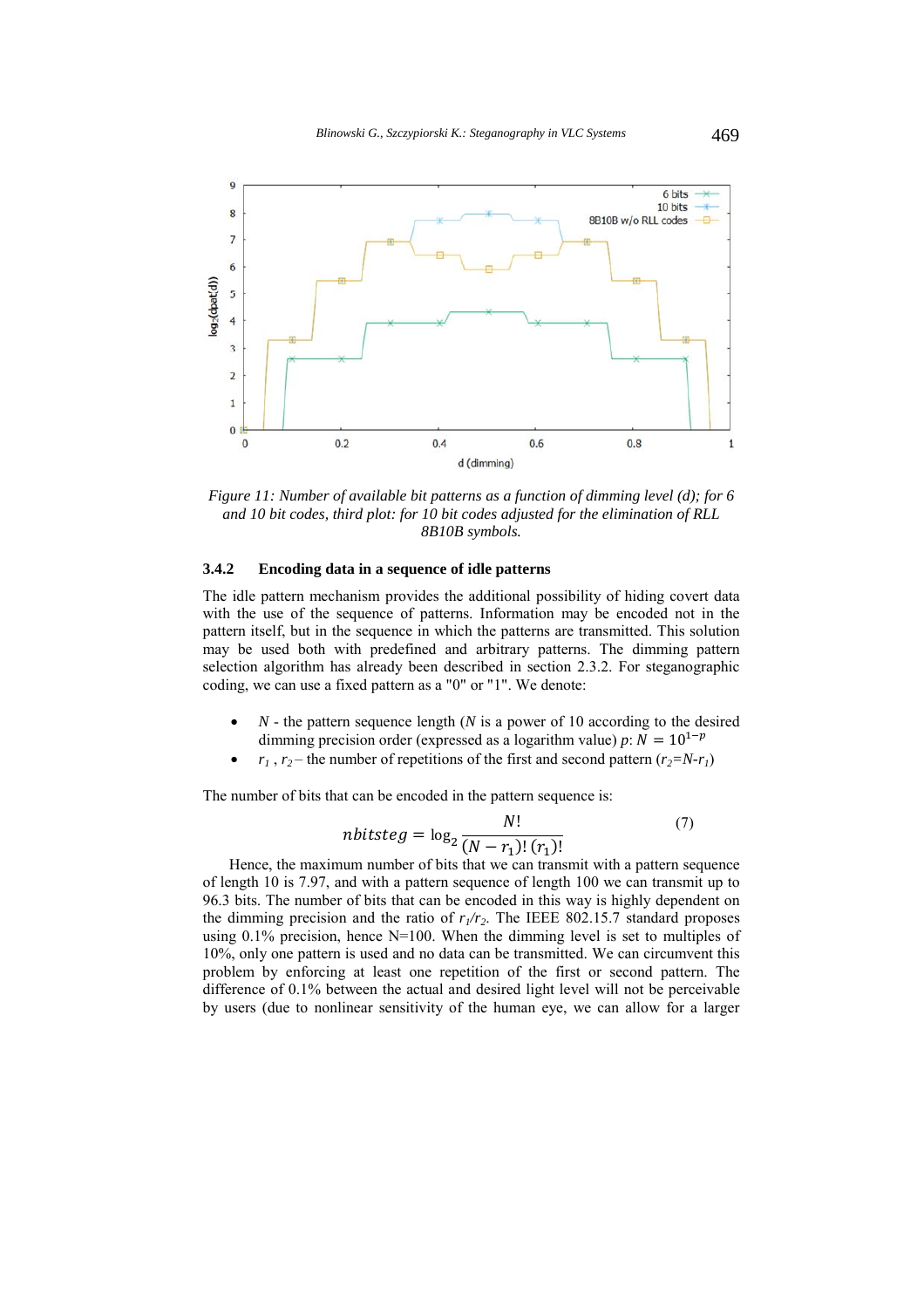divergence between the actual and desired dimming level depending on the intensity of the perceived light. This we leave as a topic for separate work).

# **4 Hiding data in PHY header fields**

In this section, we show the possibility of hiding data in the PHY layer of IEEE 802.15.7 standard VLC. The structure of the VLC physical layer convergence protocol data unit (PPDU), as defined in [IEEE, 11], is shown in Figure 12. The PPDU consists of:

- Preamble, which is used to obtain optical clock synchronization
- PHY header, which is a fixed length of 4 octets
- Header Control Sequence (HCS)
- Optional fields, whose presence is indicated beforehand in the header
- Physical layer convergence protocol service data unit (PSDU) transmitted data

The details of the header are shown in Figure 12. From our point of view, two fields are of interest:

- Reserved fields 5 bits at the end of the header
- Channel number  $-3$  bits used to transmit the "band plan"

In a manner similar to the one proposed for ZigBee [Baronti, 07] and other PHY level protocols, the reserved fields of the header may be used for steganographic transmission. According to the IEEE 802.15.7 standard, "reserved bits" should be set to zero on transmission and ignored on reception. A secret message can be divided into 5 bit chunks, distributed into "reserved" bits of outgoing packets, and the receiver should aggregate the chunks to recover the secret message.



*Figure 12: General structure of the IEEE 802.15.7 PHY frame.* 

According to the standard, the VLC receiver should support reception of the entire visible light spectrum with any type of optical light source. This requirement guarantees association without knowledge of receiver capabilities as well as the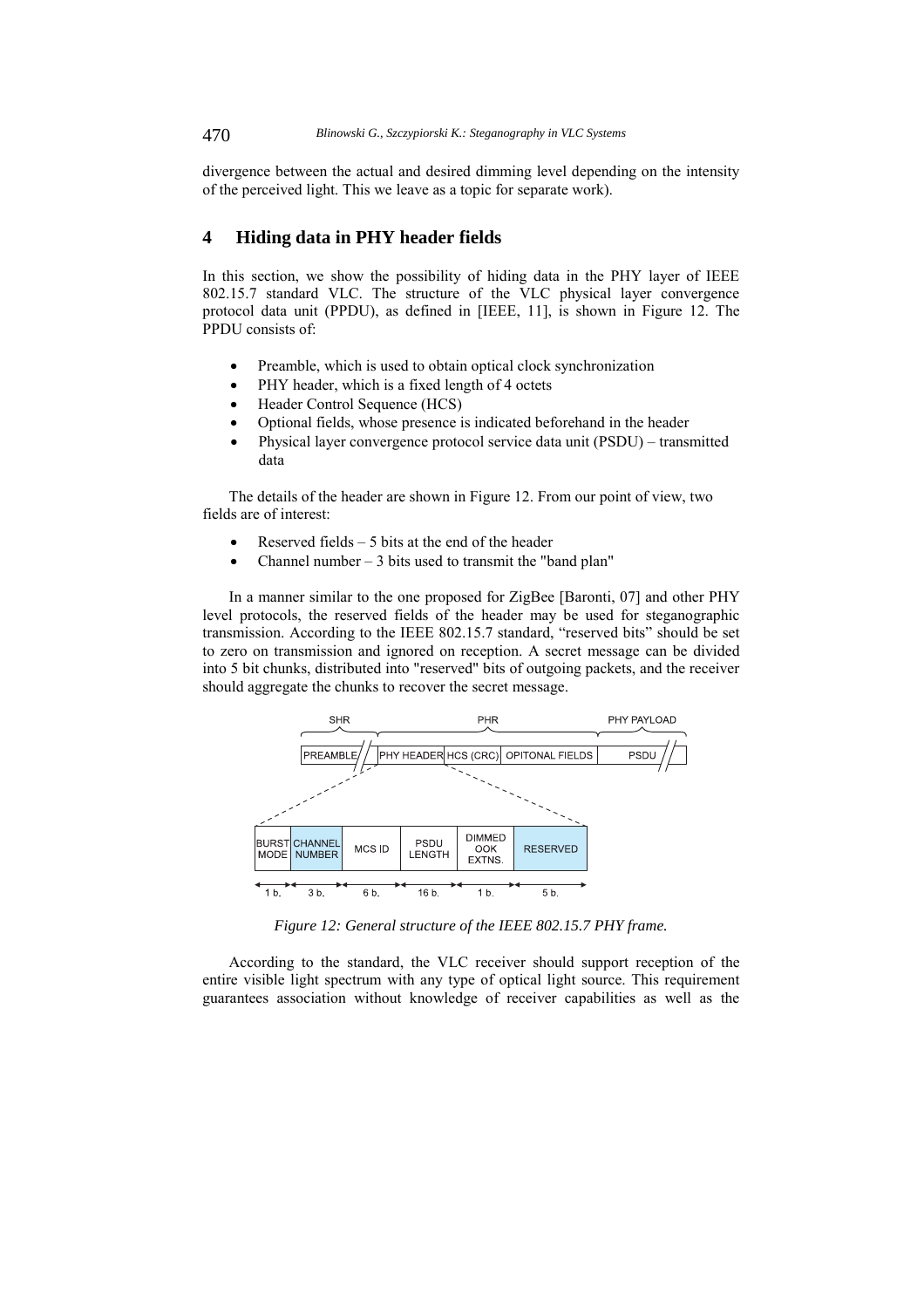support of unidirectional broadcasting. The "channel number" field may be used by the receiver for optimizing its performance. However, with current technology, i.e. wideband white LEDs, it can be assumed that spectrum optimization via channel number will rarely be used, hence the extra 3 bits may also be used for steganographic transmission.

Finally we should also note that some of the steganographic methods originally proposed for the PHY level of radio-based WLAN networks are also applicable to VLC systems, namely:

- 1) Extra symbols in OFDM and manipulating the safety interval between OFDM symbols
- 2) Manipulating Inter Frame Spacing (IFS) time
- 3) Introducing data into the padding bits used in the Forward Error Correction (FEC) encoder which is based on Reed-Salomon (RS) coding.
- 4) Using symbol padding in OFDM

# **5 VLC Steganography on the MAC level**

## **5.1 Overview of the IEEE 802.15.7 MAC level**

The MAC level of IEEE 802.15.7 standard VLC bears some resemblance to radiobased WLAN protocols such as Wi-Fi (802.11) and Bluetooth (IEEE 802.15.4). Each MAC frame consists of the following basic components (as shown in Figure 13):

- A MAC header (MHR), which comprises frame control, sequence number, address information, and security-related information
- A MAC service data unit (MSDU) of variable length, which contains information specific to the frame type. Acknowledgment frames do not contain a payload.
- An MAC Footer (MFR) field, which contains a frame control sequence (FCS).

The frame control field is 2 octets in length and contains information that defines the frame type, addressing fields, and other control flags. Four types of MAC frames are used by the standard, as specified by the "Frame Type" subfield of the FCS: beacon, data, acknowledgment and command. In further discussion, we will distinguish the frame type if necessary.

The frame control field itself contains 4 unused (reserved) bits which can be used to transmit hidden data.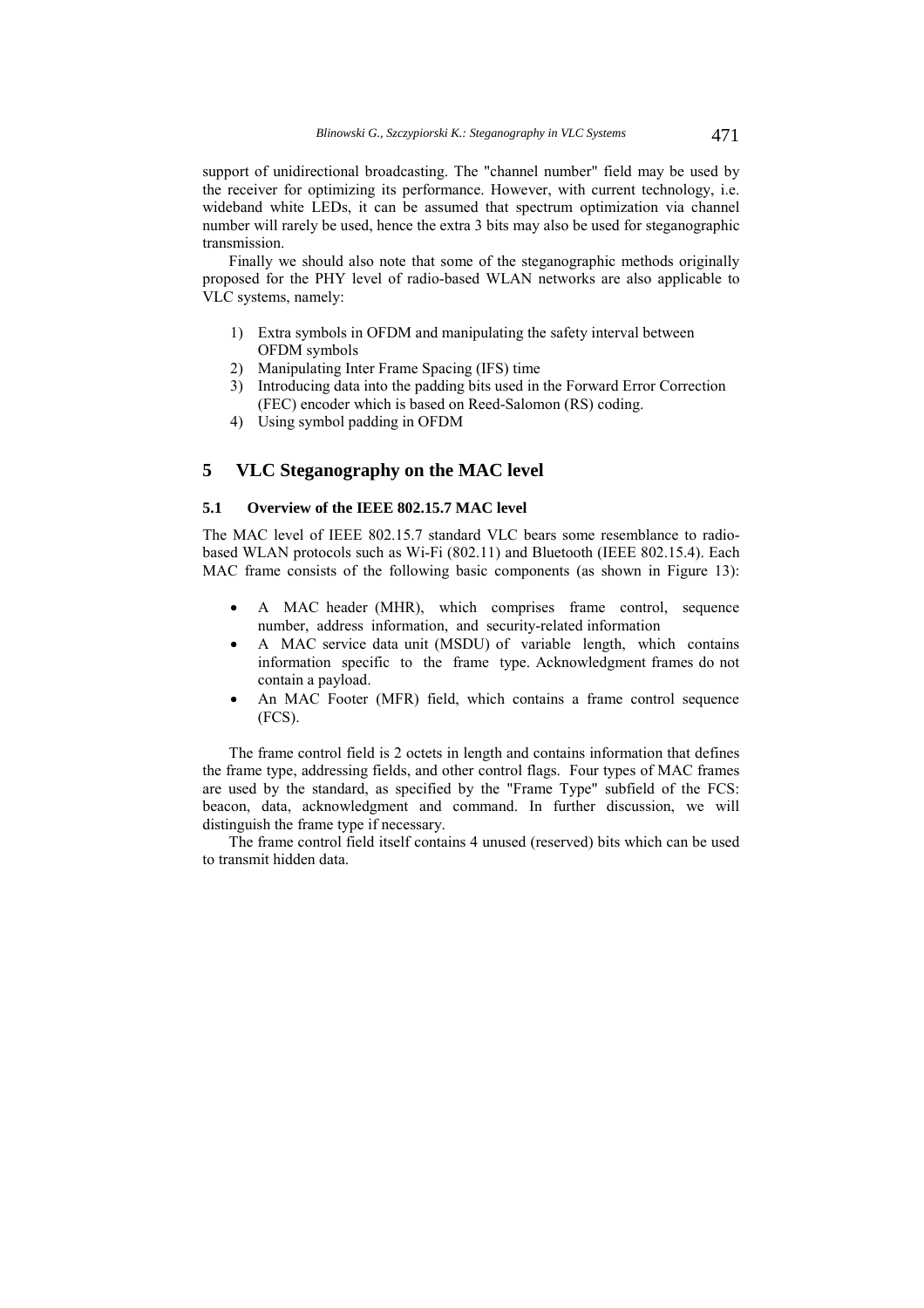| OCTETS:            |                                                                     | 0/2              | 0/2/8          | 0/2                        | 0/2/8         | 0/5/6/10/14                                          | VARIABLE                       | $\overline{2}$ |
|--------------------|---------------------------------------------------------------------|------------------|----------------|----------------------------|---------------|------------------------------------------------------|--------------------------------|----------------|
| AME<br>ITROI<br>δÏ | ш<br>$\alpha$<br>ż<br>MBEI<br>ш<br>$\sigma$<br>$\overline{z}$<br>₩, | ≹⊞<br><b>ABS</b> | DEST<br>JORESS | PAN<br>FIER<br>SRC<br>IDEN | SRC<br>DDRESS | <b>AUXILIARY</b><br><b>SECURITY</b><br><b>HEADER</b> | <b>FRAME</b><br><b>PAYLOAD</b> | <b>FCS</b>     |
|                    |                                                                     |                  |                | ADDRESSING FIELDS          |               |                                                      |                                |                |
| <b>MHR</b>         |                                                                     |                  |                |                            | <b>MSDU</b>   | <b>MFR</b>                                           |                                |                |

*Figure 13: General structure of the IEEE 802.15.7 MAC frame.* 

### **5.2 Sequence number field**

The sequence number field is 1 octet in length and specifies the sequence identifier for the frame. For a beacon frame, the sequence number field specifies a beaconsequence number (BSN). Each coordinator should store its current BSN value in the MAC physical-layer personal-area-network information base (PIB) attribute – macBSN, and initialize it to a random value. Each time a beacon frame is generated, the MAC sublayer copies the value of macBSN into the sequence number field of the MHR of the outgoing frame and then increases it by one. For data, an acknowledgment, or a MAC command frame, the sequence number field specifies a data-sequence number (DSN) that is used to match an acknowledgment frame to the data or MAC command frame. In a manner similar to BSN generation, each device stores its current DSN value in the MAC PIB attribute – macDSN, and initializes it to a random value. Each time data or a MAC command frame is generated, the MAC sublayer copies the value of macDSN into the sequence number field of the MHR of the outgoing frame and then increases it by one. (The algorithm for choosing the random initiating number is out of the scope of the standard.) If we set a non-random value to macBSN (for a coordinator) or macDSN (for a VLC device), we can "hide" steganographic data inside it. Up to 8 bits may be transmitted in this manner in a single packet.

### **5.3 The addressing field**

The addressing field is comprised of the destination address field and/or the source address field, depending on the settings in the frame control field. According to destination and source addressing modes specified in the FCS, a frame may contain a short (2 octet), long (8 octet) or zero-length source or destination address. Short addresses are used to identify VPANs and long addresses – individual devices. The source addressing field may be used to transmit hidden data if a non-existent source address is used. With this technique, data of up to 64 bits can be transmitted in a single packet. This technique can be difficult to detect if the number of nodes in the network is not known, especially in big networks where nodes appear and disappear frequently over time.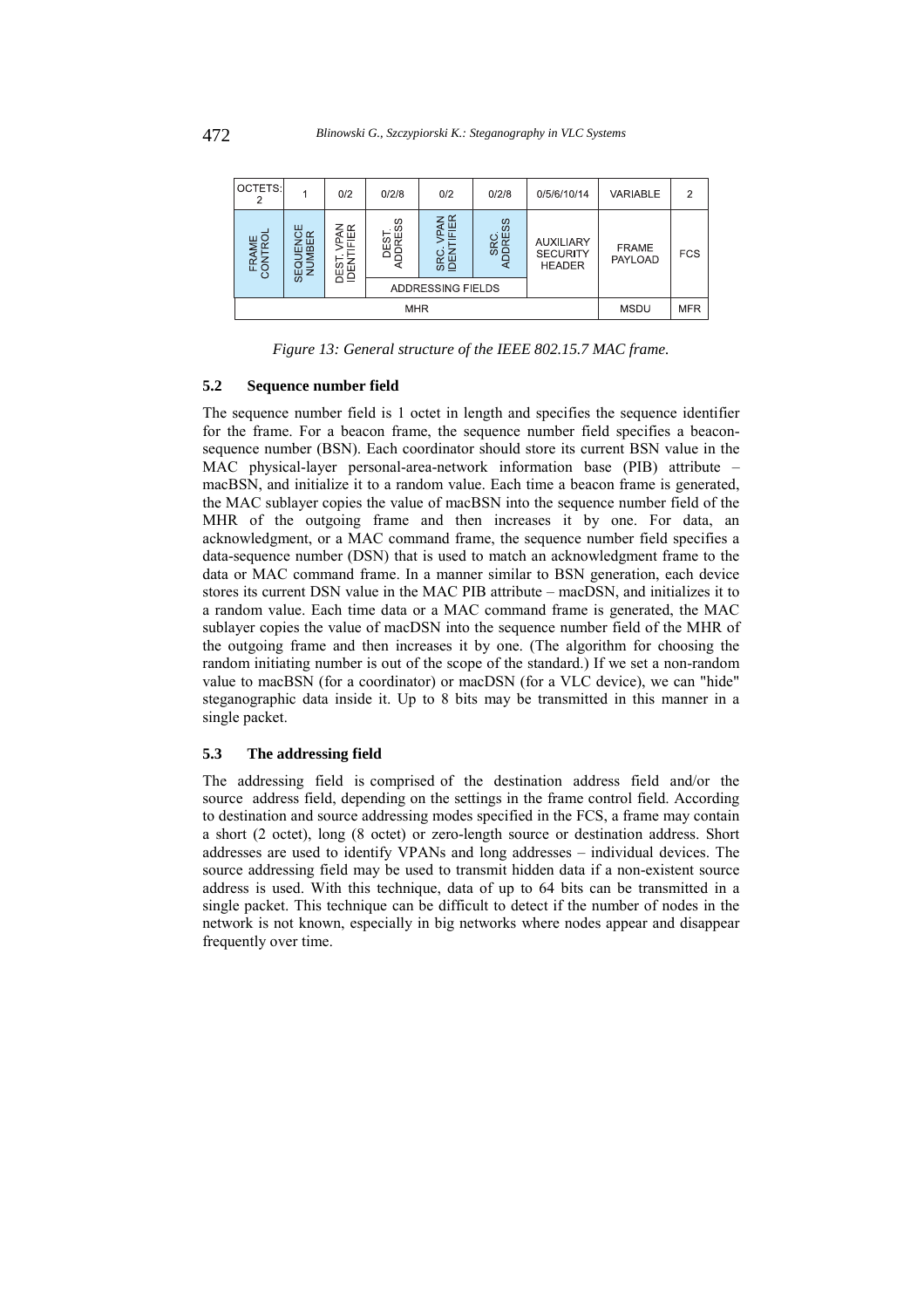#### **5.4 Beacon frame field**

A beacon MSDU contains some additional fields which may be used to transmit hidden data. The structure of a beacon frame is shown in Figure 14. The "Superframe Specification" field defines the parameters of the periodically transmitted superframe – a 1 bit reserved field may be used to hide data in a manner identical to that described in section 5.1. Guaranteed time slot (GTS) variable field includes: "GTS Specification" and "GTS direction" (responsible for the management of guaranteed time slot parameters) which contain respectively 4 and 1 unused bits. Finally, the "Pending Address" field which provides notification of pending frames contains 2 reserved and unused bits. In effect a total of 8 bits in the beacon MSDU may be used to transmit hidden data.

| OCTETS:          |                                    | 4/10                 | 0/5/6/10/14                                          | 2                                            |                             | VARIABLE VARIABLE                                 | 0/1                 | VARIABLE                        | $\overline{2}$ |
|------------------|------------------------------------|----------------------|------------------------------------------------------|----------------------------------------------|-----------------------------|---------------------------------------------------|---------------------|---------------------------------|----------------|
| FRAME<br>CONTROL | ш<br>EQUENCE<br>NUMBER<br>$\omega$ | ADDRESSING<br>FIELDS | <b>AUXILIARY</b><br><b>SECURITY</b><br><b>HEADER</b> | ΨE<br><b>ERFRAI</b><br>SPEC<br>$\frac{1}{5}$ | <b>GTS</b><br><b>FIELDS</b> | <b>PENDING</b><br><b>ADDRESS</b><br><b>FIELDS</b> | $\propto$<br>핒<br>5 | <b>BEACON</b><br><b>PAYLOAD</b> | <b>FCS</b>     |
| <b>MHR</b>       |                                    |                      | <b>MSDU</b>                                          |                                              |                             |                                                   |                     | <b>MFR</b>                      |                |

*Figure 14: Structure of the IEEE 802.15.7 MAC beacon frame.* 

## **5.5 Acknowledgment frame field**

In addition to the frame control fields described above, the acknowledgment frame field contains an optional B-ACK payload MSDU with a 1 bit reserved field which may be used for hidden transmission.

## **5.6 The MAC checksum**

As originally proposed in [Szczypiorski, 03] for Wi-Fi protocols, VLC steganography may also be based on the transmission of frames with intentionally corrupted checksums. The basic idea behind VLC HICCUPS is as follows: when a regular (ie. unaware of this steganographic method) client client detects an error in a broadcast frame by checking the packet's FCS checksum, it simply drops the corrupted frame. A HICCUPS-enabled client extracts data from the allegedly corrupt frames, which are in fact used for hidden transmission. The key issue with undetectability is to keep BER at a level close to the original one – otherwise the covert channel will be very easy to compromise. Another option is to hide information as an FCS checksum and construct the corresponding payload to conform this value. This approach offers limited bandwidth, but has no influence on error rate.

#### **5.7 Summary - MAC level information hiding**

On the MAC level it is possible to hide a substantial amount of data in the IEEE 802.15.7 standard MAC frame. Table 3 summarizes the number of steganographic bits in each MAC frame type.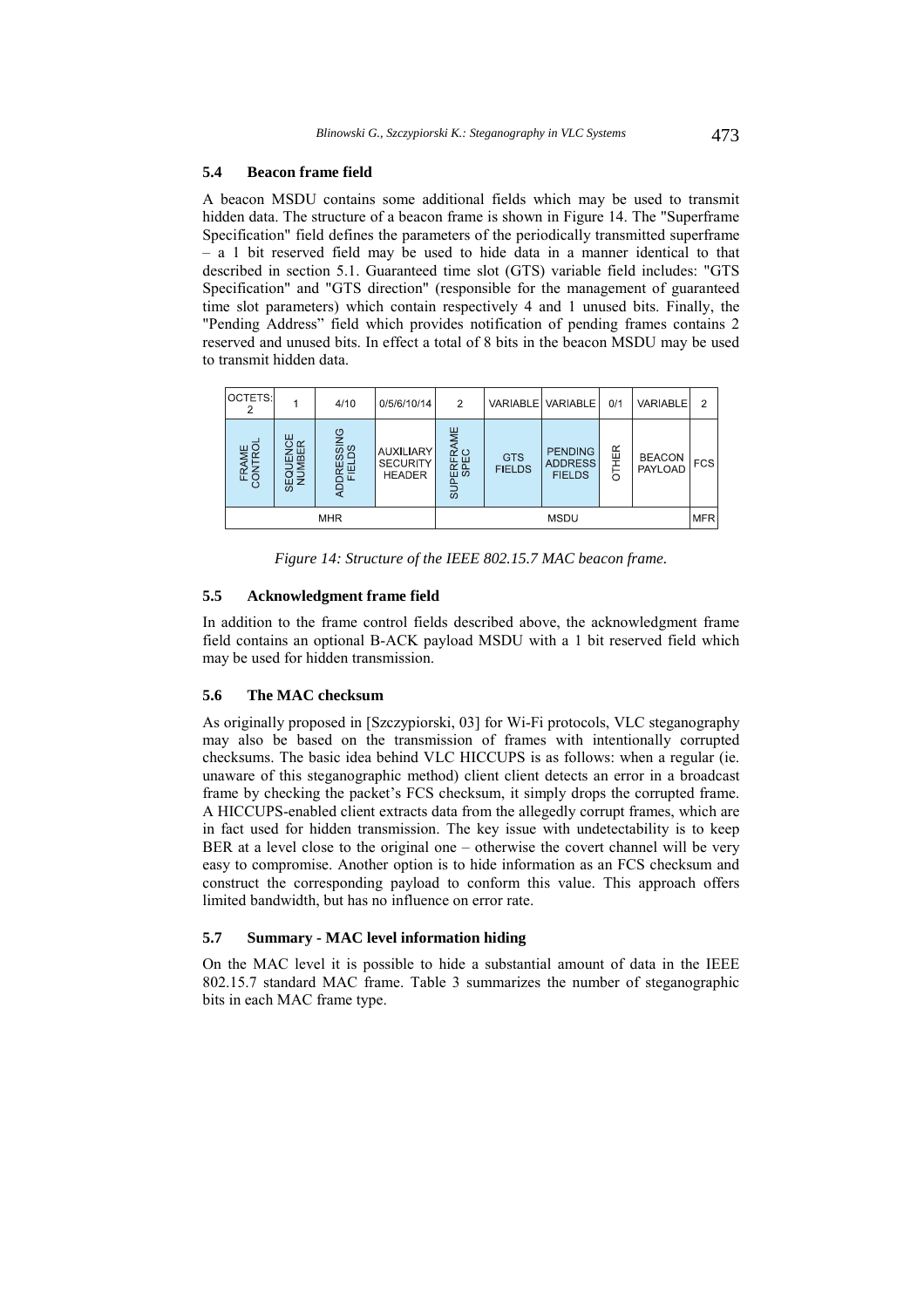| <b>Frame</b> type | <b>Frame</b> | <b>Sequence</b>          | <b>Source</b>            | <b>Other</b> | Max. |
|-------------------|--------------|--------------------------|--------------------------|--------------|------|
|                   | control      |                          | address                  |              | bits |
| Data              |              |                          | 64                       |              |      |
| <b>Beacon</b>     |              |                          | 64/16                    |              | 84   |
| Acknowledgment    |              | $\overline{\phantom{0}}$ | $\overline{\phantom{0}}$ |              |      |
| Control           |              |                          | 64                       |              |      |

*Table 3: Potential number of steganographic bits for different IEEE 802.15.7 frame types.* 

# **6 Detectability of the proposed steganographic methods**

According to [Fridrich 98], network steganography communication can be characterized by three basic and interdependent features: bandwidth, undetectability and robustness. Their interdependence can be illustrated by representing them as vertices of a triangle. For example, the higher the required bandwidth, the more difficult it is to achieve high undetectability and robustness.

It should be emphasized that the most desirable characteristic of network steganography communication is usually undetectability [Moskowitz 02]. In this chapter, we will present a short summary of the undetectability features of each of the presented steganographic methods. The classification that we use is that of "a moving observer", originally introduced for wireless radio networks and presented in [Szczypiorski 15]. For a full explanation of this classification method, we refer the reader to this cited article. A short summary of the method follows:

Three levels of undetectability are "good", "bad", and "ugly", defined as

- "Good" the observer is unable to detect hidden communication at the source of the steganograms.
- "Bad" the observer is able to detect hidden communication at the source of the steganograms, but is unable to detect this communication when he/she is moved away from the source
- $\bullet$  "Ugly" the observer is able to detect hidden communication anywhere in the network, even at the steganographic receiver.

The summary of the undetectability of the proposed steganographic methods is presented in Table 5. It is worth mentioning that with dimming and flicker elimination mechanisms, the actual undetectability is dependent on the implementation of this mechanism in a given system, and hence in general, the undetectability will vary between "good" and "bad".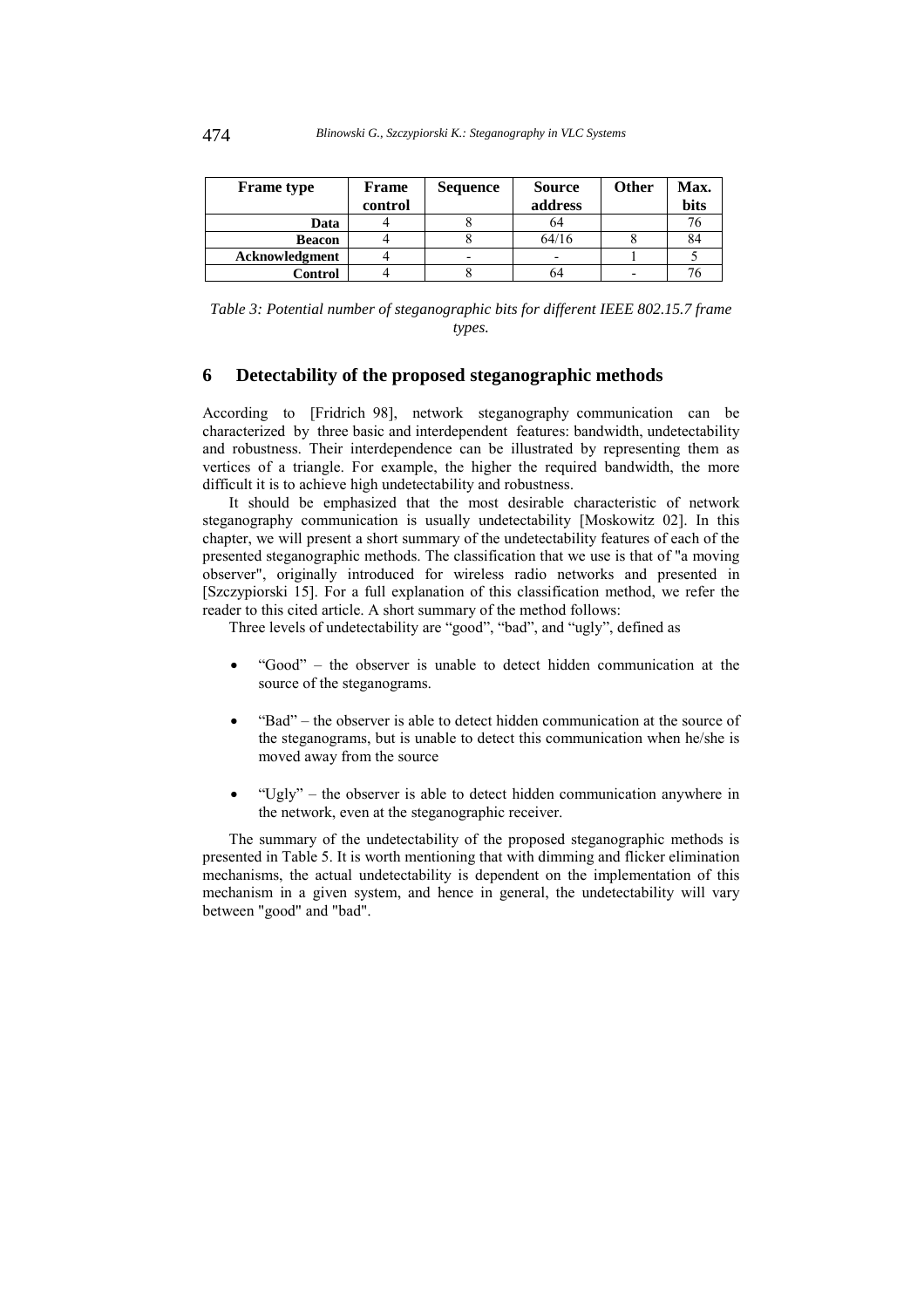| <b>Level and method</b>                                                                                                                       | Mark |            |        |  |
|-----------------------------------------------------------------------------------------------------------------------------------------------|------|------------|--------|--|
|                                                                                                                                               | Good | <b>Bad</b> | Ugly   |  |
| <b>Physical / modulation</b><br>Steganography with OOK, VPPM, CSK<br>OFDM extra symbols, padding<br>DS-CDMA - data in code spreading sequence |      | X<br>X     | X      |  |
| Dimming / flicker elimination<br>Encoding data in an idle pattern or in a<br>sequence of idle patterns                                        | X    | X          |        |  |
| Hiding data in protocol headers<br>PHY header fields, MAC header fields<br>extra bits in FEC<br>Manipulating Inter Frame Spacing (IFS) time   | X    |            | X<br>X |  |

*Table 4: Summary of undetectability level for the proposed steganographic methods* 

# **7 Summary**

Paradoxically, hidden data in VLC should not be visible, but rather as invisible as possible to protect covert channels. We presented two brand new methods for steganography: dimming patterns and CVD frames, which both depend on VLC features. Two other methods for steganography were adapted from methods already used for wireless and wired networks: unused header bits and pseudo-corrupted frames. There is no doubt that the issue of steganography in VLC is interesting, but there are still questions about the real life application of steganography in limited coverage networks like VLC systems. Because we treat steganography as a potential security flaw, we strongly believe that looking for covert channels even in local area networks and personal area networks is a necessity and must be part of security analysis.

To our best knowledge, this is the first work on the subject of steganography in VLC. We have shown methods of transmitting hidden data on the PHY level by manipulating modulation parameters of typical schemes used in VLC systems, namely OOK, VPPM and CSK. Steganographic transmission via modulation "tweaking" may be potentially applied to any VLC system. We have also referred to PHY and MAC levels of the IEEE 802.15.7 standard to demonstrate how data may be hidden in protocol frames. In our opinion, VLC systems are especially prone to hidden transmission for the following reason: on the PHY level, the IM/DD technique opens the door to piggybacking additional information directly onto the transmitted data stream. In the IEEE 802.15.7 standard, the PHY level complexity, especially in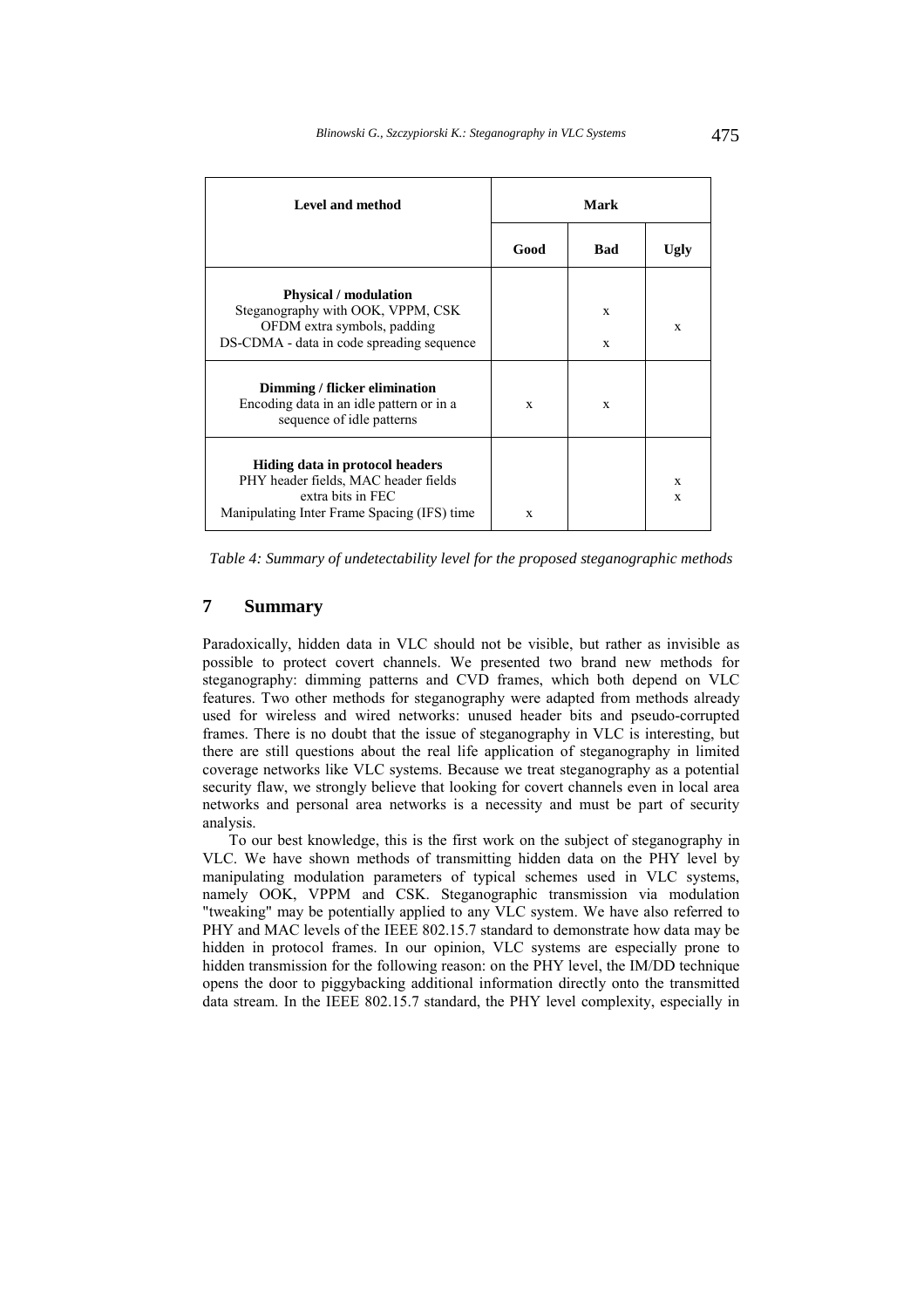terms of the various dimming and anti-flicker functions, and the complex MAC level functionality allow for numerous schemes for introducing hidden data.

This work presents different possibilities of introducing steganography in VLC, this leads to a question regarding the actual feasibility of implementation. Recently the authors have developed a proof of concept VLC steganographic system – "LuxSteg", which is described in a separate paper currently under review [Blinowski 17].

## **References**

[Ayyash, 16] Ayyash, M., et al.: "Coexistence of WiFi and LiFi toward 5G: concepts, opportunities, and challenges", In *IEEE Communications Magazine*, *54*(2), 64-71, 2016

[Azhar, 13] Azhar, A.H., Tran, T., O'Brien, D.: "A Gigabit/s Indoor Wireless Transmission Using MIMO-OFDM Visible-Light Communications", In IEEE Photonics Technology Letters, vol. 25, No. 2, 2013

[Baronti, 07] Baronti, P., Pillai, P., Chook, V. W., Chessa, S., Gotta, A., Hu, Y. F.: "Wireless sensor networks: A survey on the state of the art and the 802.15. 4 and ZigBee standards," Computer communications, 30(7), pp. 1655-1695, 2007

[Blinowski, 16a] Blinowski, G.: "Practical aspects of physical and MAC layer security in visible light communication systems,". International Journal of Electronics and Telecommunications, 2016, 62(1), pp. 7-13.

[Blinowski, 17] Blinowski, G., Januszewski, P., Stępniak, G., Szczypiorski, K.: "LuxSteg: First practical implementation of steganography in VLC", International Journal of Computing Communication and Control, ISSN 18419836, (under review), 2017.

[Blinowski, 16b] Blinowski, G., Kmieciak, A.: "Modelling and evaluation of a multi-tag LED-ID platform", Proc. Computer Science and Information Systems (FedCSIS), 2016 Federated Conference on. IEEE, DOI:10.15439/2016F89, pp. 1049 – 1056, 2016

[Chen, 14] Chen, L.B., et al. "Development of a dual-mode visible light communications wireless digital conference system," In Consumer Electronics (ISCE 2014), The 18th IEEE International Symposium on, 2014, pp. 1-2.

[CIE, 31] CIE, "Commission Internationale de lEclairage Proc." Cambridge University Press, 1931.

[Classen, 15] Classen, J., Chen, J., Steinmetzer, D., Hollick, M., Knightly, E.: "The Spy Next Door: Eavesdropping on High Throughput Visible Light Communications" In Proceedings of the 2nd ACM MobiCom Workshop on Visible Light Communication Systems, ser. VLCS (Vol. 15), 2015

[Classen, 16] Classen, J., Steinmetzer, D., Hollick, M.: "Opportunities and pitfalls in securing visible light communication on the physical layer," In Proceedings of the 3rd Workshop on Visible Light Communication Systems (pp. 19-24). ACM, 2016

[Conti, 08] Conti, J.P.: "What you see is what you send," Engineering & Technology, 2008, pp. 66-67.

[Fridrich 98] J. Fridrich, "Applications of data hiding in digital images (tutorial)," In Proc. IEEE International Workshop on Intelligent Signal Processing and Communication Systems (ISPACS'98), 1998.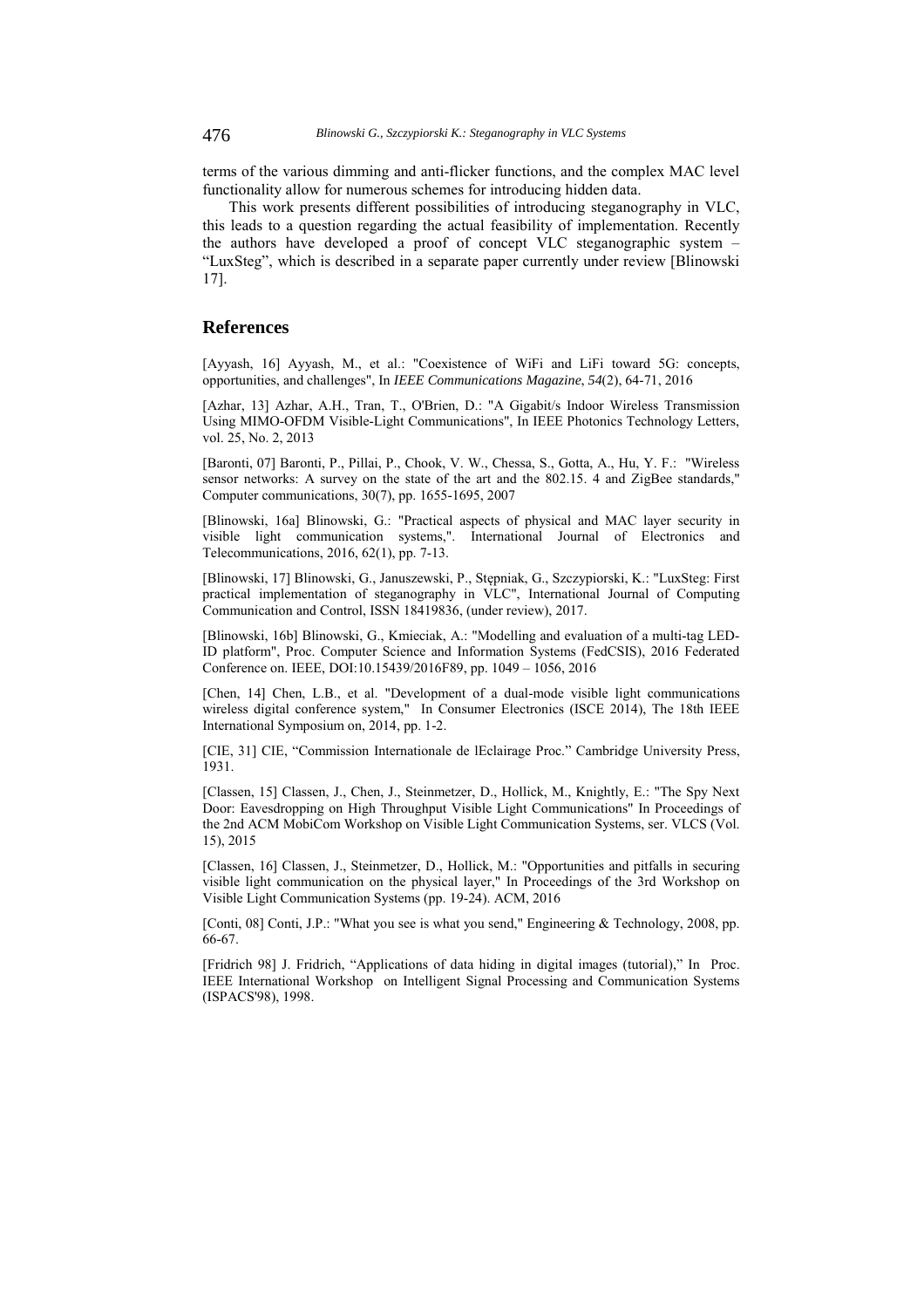[Ghimire, 12] Ghimire B., Haas, H.: "Self-organising interference coordination in optical wireless networks," EURASIP Journal on Wireless Communications and Networking, 2012(1), pp. 1-15.

[Hranilovic, 13] Hranilovic, S., Lampe L., Hosur, S.: "Visible light communications: the road to standardization and commercialization," In IEEE Communications Magazine, vol. 51, Iss. 12, ISSN: 0163-6804, 2013, pp. 24-54.

[IEEE, 11] "IEEE standard for local and metropolitan area networks–part 15.7: Short-range wireless optical communication using visible light", IEEE Std 802.15.7-2011, https://standards.ieee.org/findstds/standard/802.15.7-2011.html

[Langer, 08] Langer, K.D., et al.: "Optical Wireless Communications for Broadband Access in Home Area Networks," In Proc. International Conference on Transparent Optical Networks, ICTON, 2008, pp. 149 - 154, DOI: 10.1109/ICTON.2008.4598756

[Langer, 11] Langer, K.D., et al.: "Exploring the potentials of optical-wireless communication using white LEDs," in Proc. 13th Int. Conf. Transp. Opt. Netw., Jun. 2011, pp. 1-5.

[Mazurczyk, 16] Mazurczyk, W., Wendzel, S., Zander, S., Houmansadr, A., Szczypiorski, K.: "Information Hiding in Communication Networks: Fundamentals, Mechanisms, Applications, and Countermeasures", Wiley-IEEE Press; 1 edition, February 2016.

[Monteiro, 12] Monteiro, E., Hranilovic, S.: "Constellation design for colour-shift keying using interior point methods." *2012 IEEE Globecom Workshops*. IEEE, 2012.

[Moskowitz 02] Moskowitz, I.S., Chang, L. and Newman, R. E., "Capacity is the wrong paradigm," in Proc. New Security Paradigms Workshop (NSPW 2002), 2002, pp. 114–126.

[O'Brien, 08] O'Brien, D.C., et al: "Home access networks using optical wireless transmission," In Proc. Personal, Indoor and Mobile Radio Communications, 2008, IEEE 19th International Symposium on, pp. 1-5, 2008

[O'Brien, 09] O'Brien, D.C. , et al: "Gigabit Optical Wireless for a Home Access Network," in Proc. IEEE 20th International Symposium on Personal, Indoor and Mobile Radio Communications, 2009, pp. 1-5.

[Pergoloni, 15] Pergoloni, S. et al.: "Merging colour shift keying and complementary pulse position modulation for visible light illumination and communication." *Journal of Lightwave Technology* 33.1 (2015): 192-200.

[Rahaim, 11] Rahaim, M. B., Vegni A.M., Little, T. D.: "A hybrid radio frequency and broadcast visible light communication system," in Proc. IEEE Global Communications Conference (GLOBECOM) Workshops, 2011, pp. 792–796.

[Ren, 14] Ren, Z. X., Zhang, H. M., Wei L., Guan, Y.: "A High Precision Indoor Positioning System Based on VLC and Smart Handheld," in Applied Mechanics and Materials, Vol. 571, 2014, pp. 183-186.

[Szczypiorski, 03] Szczypiorski, K.: "HICCUPS: Hidden communication system for corrupted networks," International Multi-Conference on Advanced Computer Systems, pp. 31-40, 2003

[Szczypiorski, 15] Szczypiorski, K., Janicki, A., and Wendzel, S.: "The Good, The Bad And The Ugly: Evaluation of Wi-Fi Steganography," In: Journal of Communications (JCM), ISSN: 1796-2021 (Online), ISSN: 2374-4367 (Print), Vol. 10, No. 10, October 2015, pp. 747-752, DOI: 10.12720/jcm.10.10.747-752

[Tsiatmas, 14] Tsiatmas, A., et al.: "An illumination perspective on visible light communications," In Communications Magazine, IEEE, 52.7, 2014, pp. 64-71.